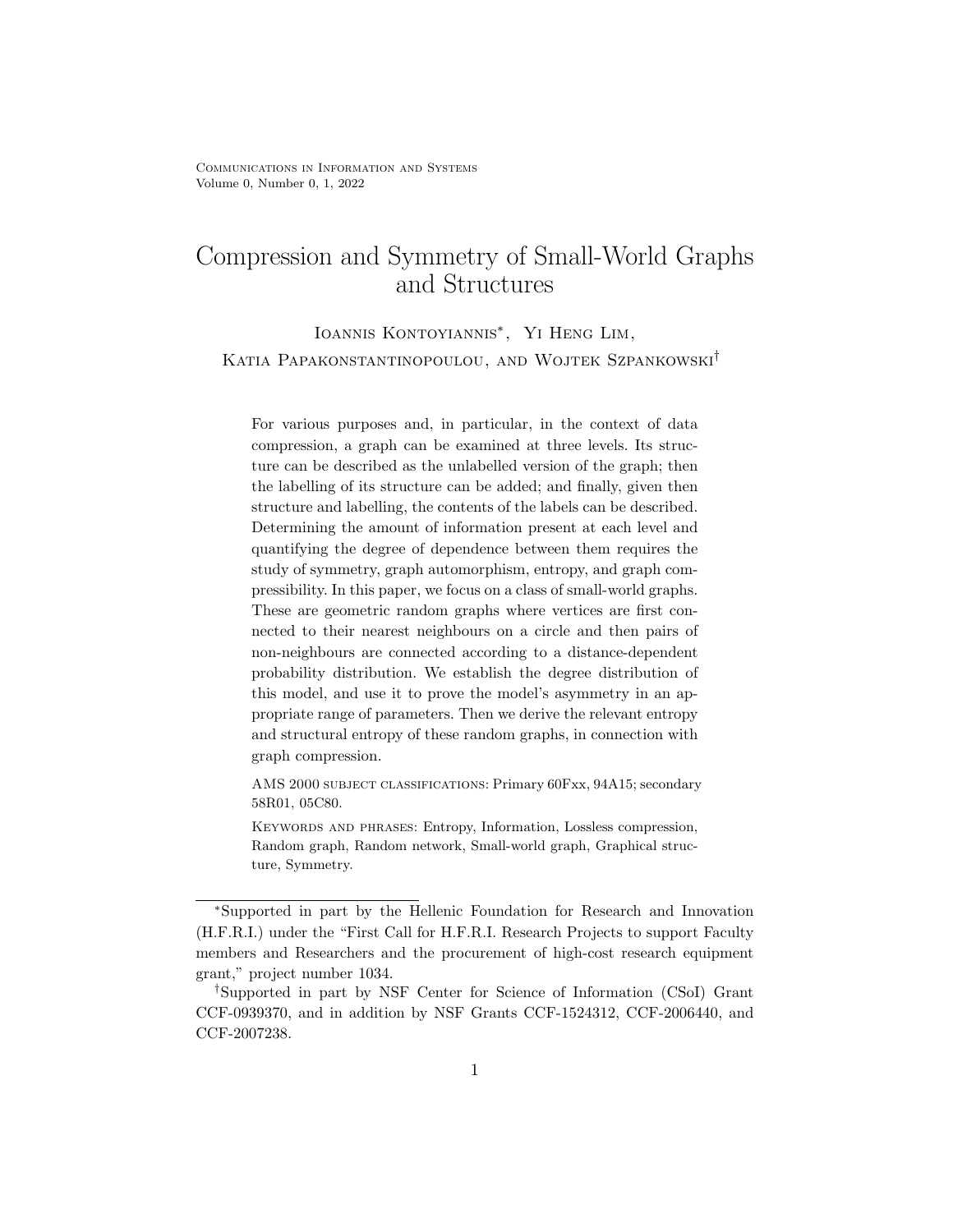### 1. Introduction

Our main aim in this work is to develop rigorous results on structural properties that are fundamental to statistical and information-theoretic problems involving the information shared between the labels and the structure of a random graph, specifically within the class of *small-world graphs*. For various statistical and signal processing tasks and, in particular, in the context of data compression, the information present in a graph can be examined at three levels. First, its structure can be described, that is, the unlabelled version of the graph. Second, its labelling can be described given its structure. And third, the actual contents of the labels can be described, given the structure and the labelling [41]. In some problems, for example in recovering the node arrival order of dynamic networks [30], the goal is to first recover label information by examining a graph structure, and then to explain the structural properties (such as symmetry) involved in their analysis.

More formally, the labelled and unlabelled graph compression problems can be described as follows. Fix a graph model on the collection  $\mathcal{G}(n)$  of all simple, undirected, labelled graphs on  $n$  vertices. First, we aim to understand the best achievable performance of efficiently computable source codes for this model [16]. A source code  $(C_n, D_n)$  here consists of an encoder  $C_n$ mapping graphs in  $\mathcal{G}(n)$  to finite-length bit strings, and of a decoder  $D_n$ that inverts  $C_n$ . The goal is to make the (expected) length of the output bit string as short as possible. Of particular interest to us here is the related problem of the compression of graph structures. In this case, the encoder  $C_n$  is presented with a graph  $G_n$  isomorphic to a sample from  $\mathcal{G}(n)$ , and  $D_n(C_n(G_n))$  is only required to be a labelled graph isomorphic to  $G_n$ , so that only the structural information is preserved. We again seek to characterize efficient source codes with minimal code lengths. This optimal compression performance is characterized by the entropy of the distribution on unlabelled graphs induced by the model, which we call its structural entropy.

Structural properties. Several interesting structural properties and quantities arise naturally in connection with graph compression. As we describe next, determining the structural entropy often involves computing the size of the automorphism group of a graph, as well as the typical number of positive-probability labelled representatives (re-labellings or permutations) of a given structure.

In general, given a labelled graph  $G_n$  generated by some model on  $\mathcal{G}(n)$ , all n! label permutations lead to the same structure  $S_n := S_n(G_n)$ ; however, not all permutations may be permissible under the model, and some permutations may lead to the exact same graph. The latter property is well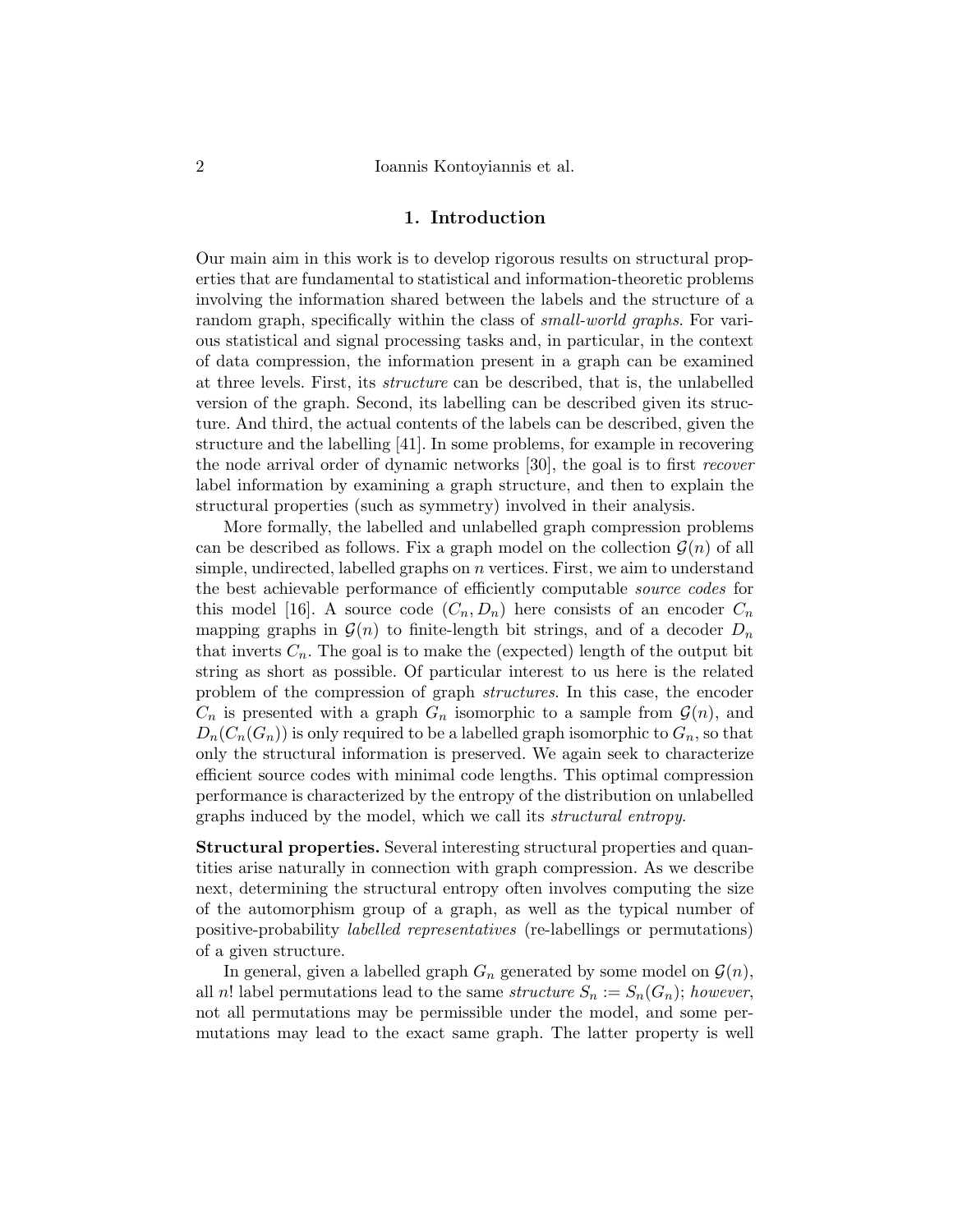characterized by the automorphism group,  $Aut(G_n)$ , of  $G_n$ . When the cardinality of the automorphism group is one, then the graph is *asymmetric* since every feasible permutation is distinct (in term of the labelled graph) and gives the same structure. In some cases, such as the Erdős-Rényi  $(ER)$ model [12] and preferential attachment graphs (PAG) [8, 28], all permutations lead to the same graph with high probability. In other words, these models are invariant under isomorphism. Furthermore, in the ER model every permutation is feasible, unlike under the PAG model. For PAG graphs, the number of distinct re-labellings can be computed as the ratio of the number of feasible permutations,  $|\Gamma(G_n)|$ , and the size of the automorphism group,  $|\text{Aut}(G_n)|$ . As a consequence, the structural entropy of the unlabelled graph is a function of  $\log |\Gamma(G_n)|/|\text{Aut}(G_n)|$  as well as of the (labelled) graph entropy. However, when the model is not invariant under isomorphism, we need to actually estimate the *conditional entropy* of the (labelled) graph under a given structure.

One such class is the family of small-world graphs [44, 25] on the circle. In this paper we focus on the symmetry, entropy and automorphism properties of graphs generated by this model.

**Contributions.** We study the small-world model  $[44, 25]$  where *n* vertices are arranged on the circle in increasing order, and each node is connected to its two nearest neighbours. Then different pairs of nodes are (independently) connected with probability proportional to  $1/k^a$ , where k is their distance and  $a \in (0,1)$  is fixed parameter; precise definitions are given in Section 3. Such a model does not satisfy the two properties discussed above: It is not invariant under isomorphism, and not every permutation is feasible.

For the small-word model we first compute the mean degree of a node (Proposition 3.1), and in Theorem 3.4 we prove that it is asymmetric with high probability. This allows us to derive very accurate asymptotic estimates for the graph entropy and structural entropy; these are presented in Theorem 4.2 and Corollary 4.3. Finally, in Theorem 4.4 we give a precise upper bound on the conditional entropy of a small-world graph given its structure, a result which is of independent interest from both the combinatorial and information-theoretic points of view.

Prior work. There is a long history of very detailed results on the problem of determining the fundamental limits of the best achievable compression performance for sequential data; see, e.g., [40, 26, 27] and the references therein. However, the study of the compression problem for graph and tree models, in both the information theory and the computer science literature, is more recent  $[45, 7, 1, 15, 17, 13]$ . In 1990, Naor  $[34]$  proposed an efficiently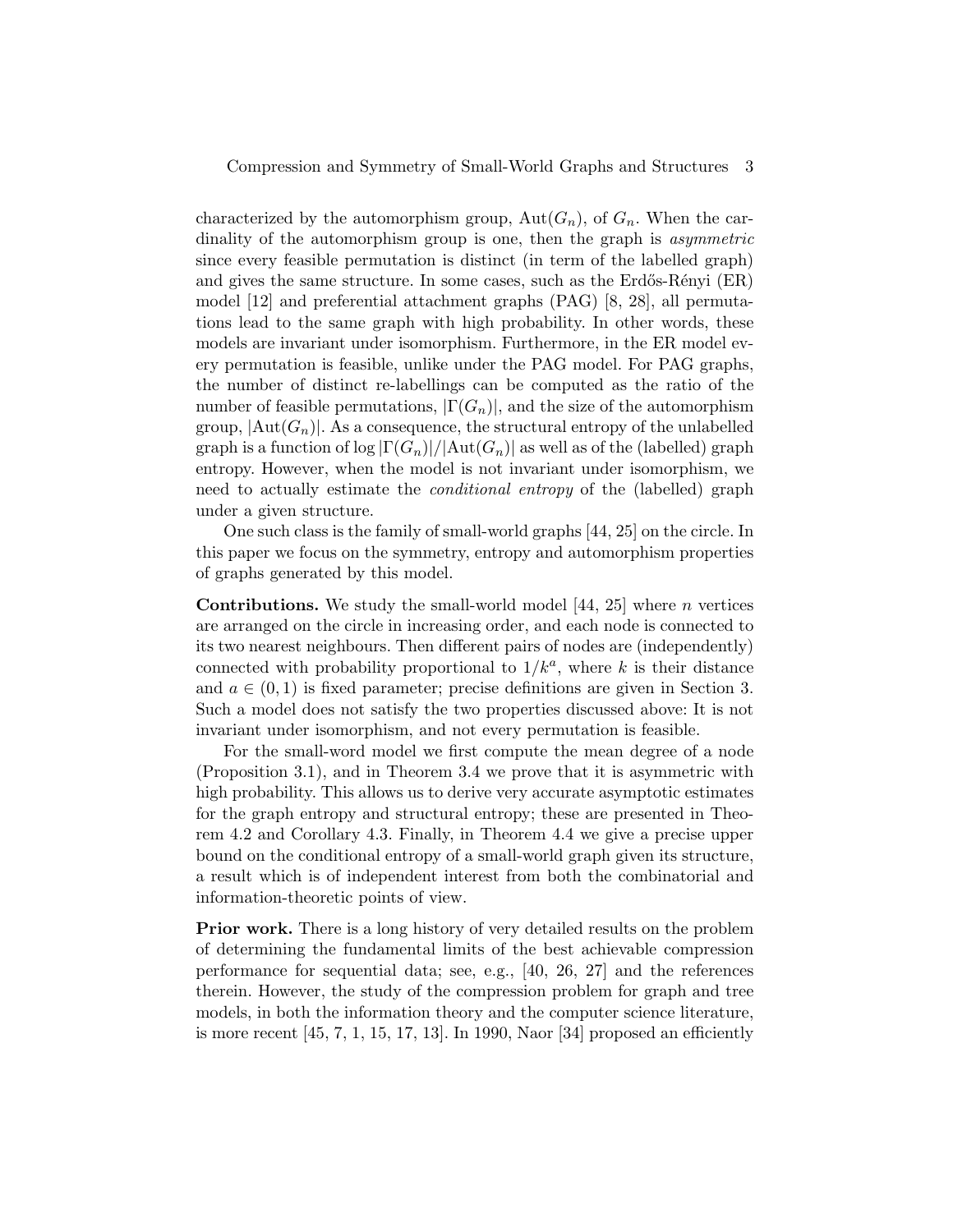computable representation for unlabelled graphs (answering Turán's  $[42]$ open question), and showed that this representation is optimal up to the second leading term of the entropy when all unlabelled graphs are equally likely. Naor's result is, asymptotically, a special case of corresponding expansions developed later in [15], where general ER graphs were analyzed. Further extensions to PAG graphs were derived in [29].

An approach based on automata, was used in [33] to design an optimal graph compression scheme. Recently, the authors of [18] proposed a general universal lossless source coding algorithm for graphs, and there are also a number of heuristic methods for real-world graph compression, including a grammar-based scheme for data structures [13, 32, 38]. Efficient compression algorithms were developed in [10], leveraging symmetry properties of graphs arising in connection with deep neural networks. A comprehensive survey of lossless graph compression algorithms can be found in [11].

There are a number of studies of the compression problem for trees [21, 23, 45, 31, 22]. For binary, plane-oriented trees, information-theoretic results were rigorously obtained in [31], and a universal, grammar-based lossless coding scheme was proposed in [22].

In the computer science literature, the focus has been almost exclusively on algorithmic complexity, and very little attention seems to have been given to comparisons with fundamental information-theoretic compression measures – which is the main focus of this paper. Also, work in both communities has largely been restricted to labelled graphs, or graphs with strong edge independence assumptions (with the exception of [2, 31]). As we show, interesting additional complications arise when the goal is to compress graphical structures.

Paper organization. In the next section, after some technical preliminaries, we review some known symmetry and structural entropy properties of the ER and PAG models. The small-world graph model is introduced in Section 3, where its degree distribution is determined and its asymmetry established. Our main results on the graph entropy and structural entropy of small-world graphs are stated and proved in Section 4.

### 2. Preliminaries: Random Graphs and Entropy

#### 2.1. Graphs, structures, labels, and symmetry

Let  $\mathcal{G}(n)$  denote the class of all (undirected, simple, labelled) graphs  $G =$  $(V, E)$  on  $n = |V|$  vertices, where for simplicity we take  $V = \{1, 2, \ldots, n\}$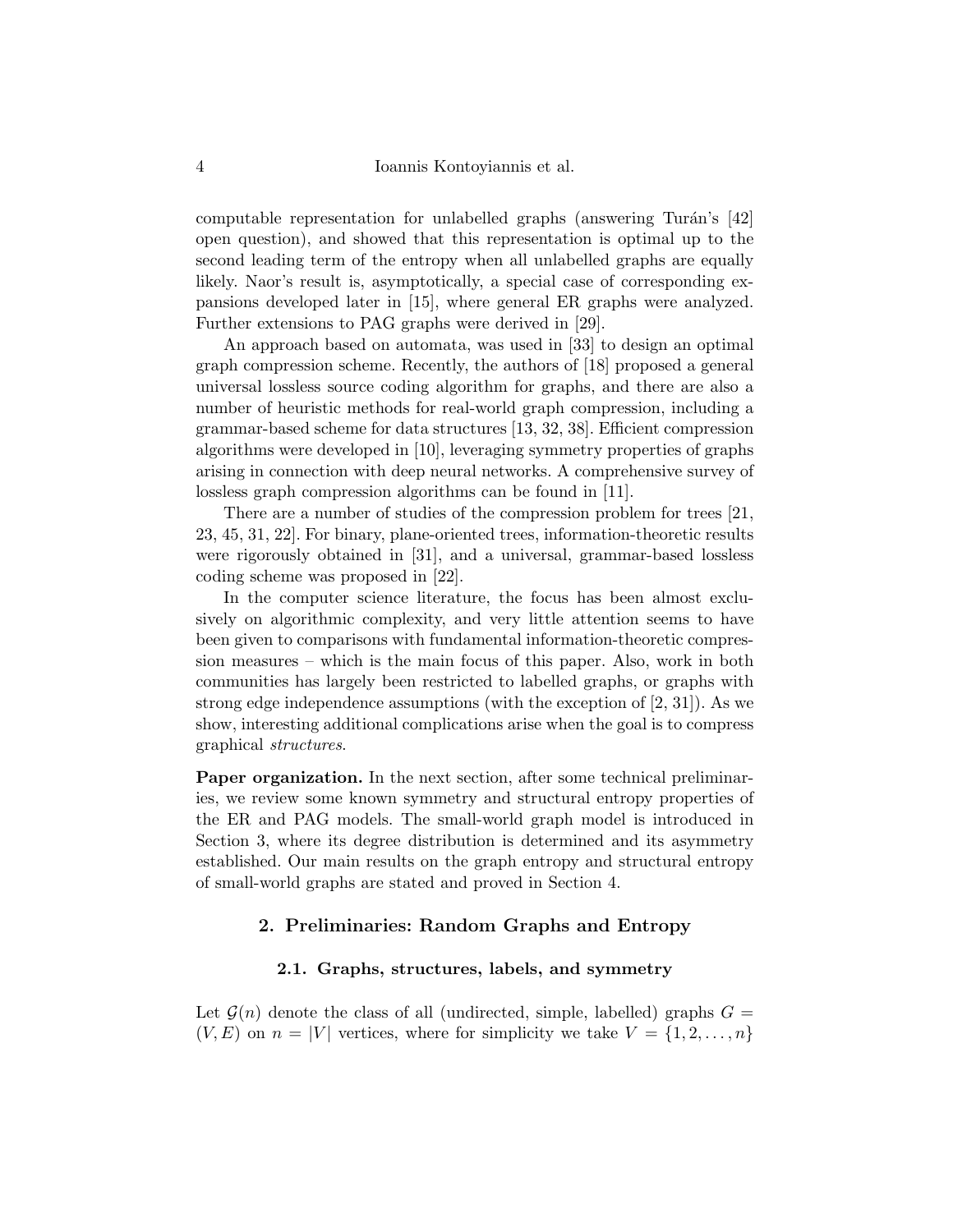throughout. Let  $P_n$  denote a *model* for such graphs, that is, a discrete probability mass function (PMF) on  $\mathcal{G}(n)$ . For example, under the classical Erdős-Rényi (ER) model [20, 12] with parameter p, for  $G \in \mathcal{G}(n)$ ,

$$
P_n(G) = p^{|E|}(1-p)^{{n \choose 2} - |E|},
$$

where  $|E|$  is the number of edges of  $G = (V, E)$ . On the other hand, for the preferential attachment graphs  $PA(m, n)$  studied, e.g., in [8], where a new node connects to m existing nodes with probability which is proportional to their degree, the probability  $P_n(G)$  does not depend only on  $|E|$ .

Any such model  $P_n$  induces a probability distribution  $Q_n$  on structures. Let  $S(n)$  denote the class of all unlabelled graphs of n vertices. Then the induced probability of a structure  $S \in \mathcal{S}(n)$  is the sum of the probabilities of all graphs  $G$  with the same structure  $S$ ,

(1) 
$$
Q_n(S) = \sum_{G \in \text{Iso}(S)} P_n(G),
$$

where  $\text{Iso}(S) \subset \mathcal{G}(n)$  is the isomorphism equivalence class consisting of all graphs in  $\mathcal{G}(n)$  with structure S.

Some standard models  $P_n$ , such as the simple ER model and  $PA(m, n)$ graphs [28], are invariant under isomorphism, that is,  $P_n(G) = P_n(G')$ , whenever  $G$  and  $G'$  are both permissible (i.e., they have nonzero probability under  $P_n$ ) and there is an S such that both  $G, G' \in \text{Iso}(S)$ . In such cases we simply have,

$$
Q_n(S) = P_n(G) \cdot |\text{Iso}(S) \cap \Pi_n|,
$$

where G is any graph in  $\text{Iso}(S)$  and  $\Pi_n$  denotes the collection of all permissible graphs in  $\mathcal{G}(n)$ , i.e., the support of  $P_n$ . If, in addition, every permutation is permissible by a given model – as in ER model – then the number of graphs isomorphic to a given  $G$  is equal to the number of permutations of the labels,  $n!$ , divided by the number of such permutations that lead to exactly the same graph, namely, the size of the automorphism group  $Aut(G)$ of G. Therefore,

(2) 
$$
Q_n(S) = P_n(G) \cdot \frac{n!}{|\text{Aut(G)}|}.
$$

More generally, in cases like the  $PA(m, n)$  model [28], where not all permutations are permissible, we have,

(3) 
$$
Q_n(S) = P_n(G) \cdot \frac{|\Gamma(G)|}{|\text{Aut}(G)|}.
$$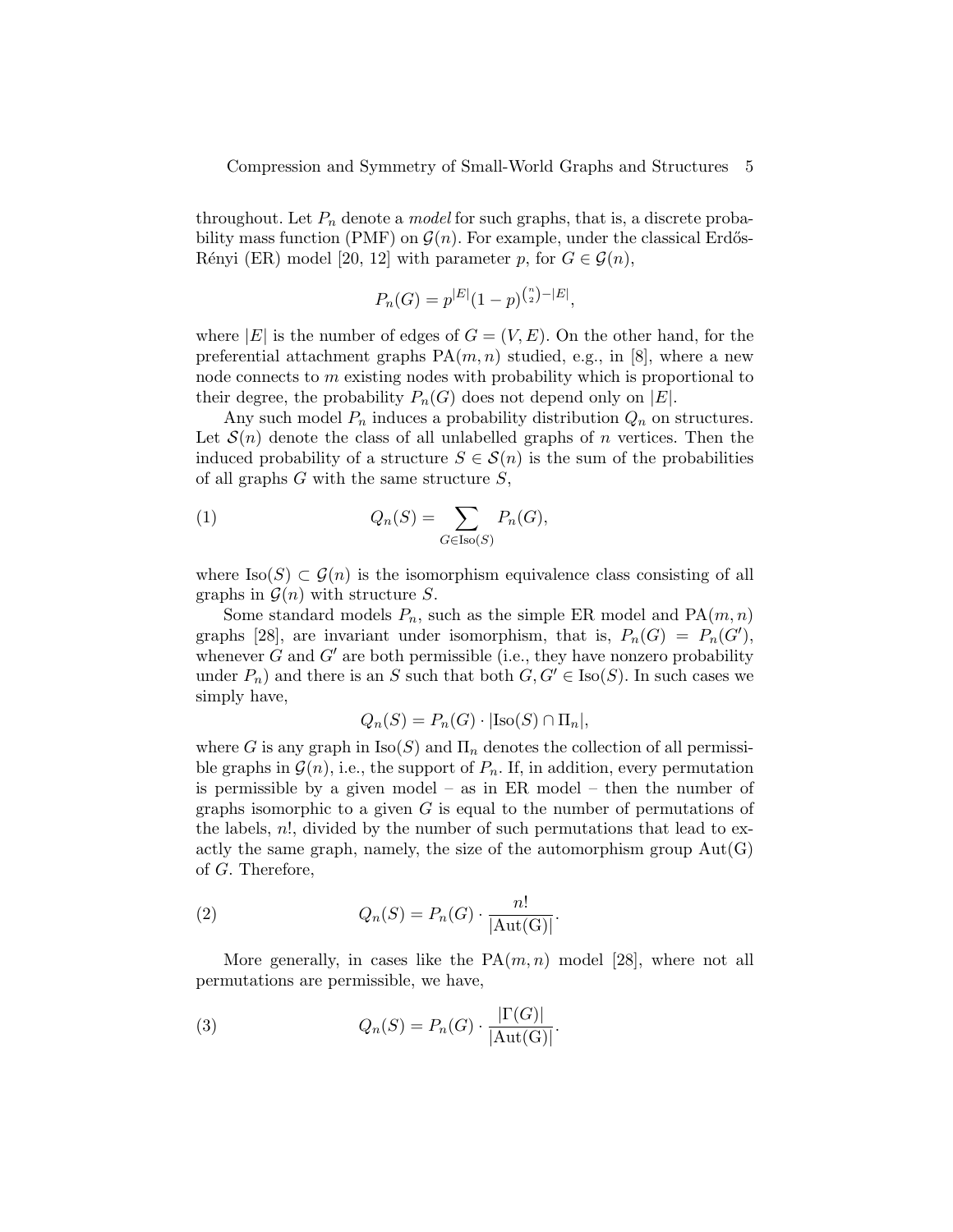where  $\Gamma(G)$  is the set of permissible permutations. For example, for  $\text{PA}(m, n)$ we know that  $E[\log |\Gamma(G)|] = n \log n - O(n \log \log n)$  [28]. [Throughout the paper, log denotes the natural logarithm log<sup>e</sup> .] As we will see later, the small-world model considered here is not invariant under isomorphism, and not every permutation is permissible.

It is of interest to know how much symmetry a given graph has. In particular, in some applications one needs to know if a graph is asymmetric, as defined below.

**Definition 2.1.** A graph G is called asymmetric if  $|\text{Aut}(G)| = 1$ .

It is known that, in appropriate parameter ranges, the ER [24] and PAG [28] models generate asymmetric graphs with high probability:

**Theorem 2.2** (ER asymmetry [24]). (i) For a sequence of random graphs  ${G_n}$  under the ER model with parameters  ${p_n}$ , such that, as  $n \to \infty$ ,

$$
p_n \gg \frac{\log n}{n}
$$
 and  $1 - p_n \gg \frac{\log n}{n}$ ,

we have, for any  $t > 0$ ,

$$
Pr(G_n \text{ is symmetric}) = O(n^{-t}),
$$

as  $n \to \infty$ .

**(PAG asymmetry [28])** (ii) For a sequence of random graphs  $\{G_n\}$  under the PA $(m, n)$  model with  $m \geq 3$ , we have that, for some  $\delta > 0$ ,

$$
\Pr(G_n \text{ is symmetric}) = O(n^{-\delta}),
$$

as  $n \to \infty$ .

One of our main results below will be the development of a statement analogous to Theorem 2.2 for a class of small-world random graphs.

### 2.2. Entropy and compressibility

Detailed asymptotic expansions for the graph entropy  $H(G_n)$  under the ER and PAG models are known as we review below. First we note, without proof, a simple expression for the binary entropy function.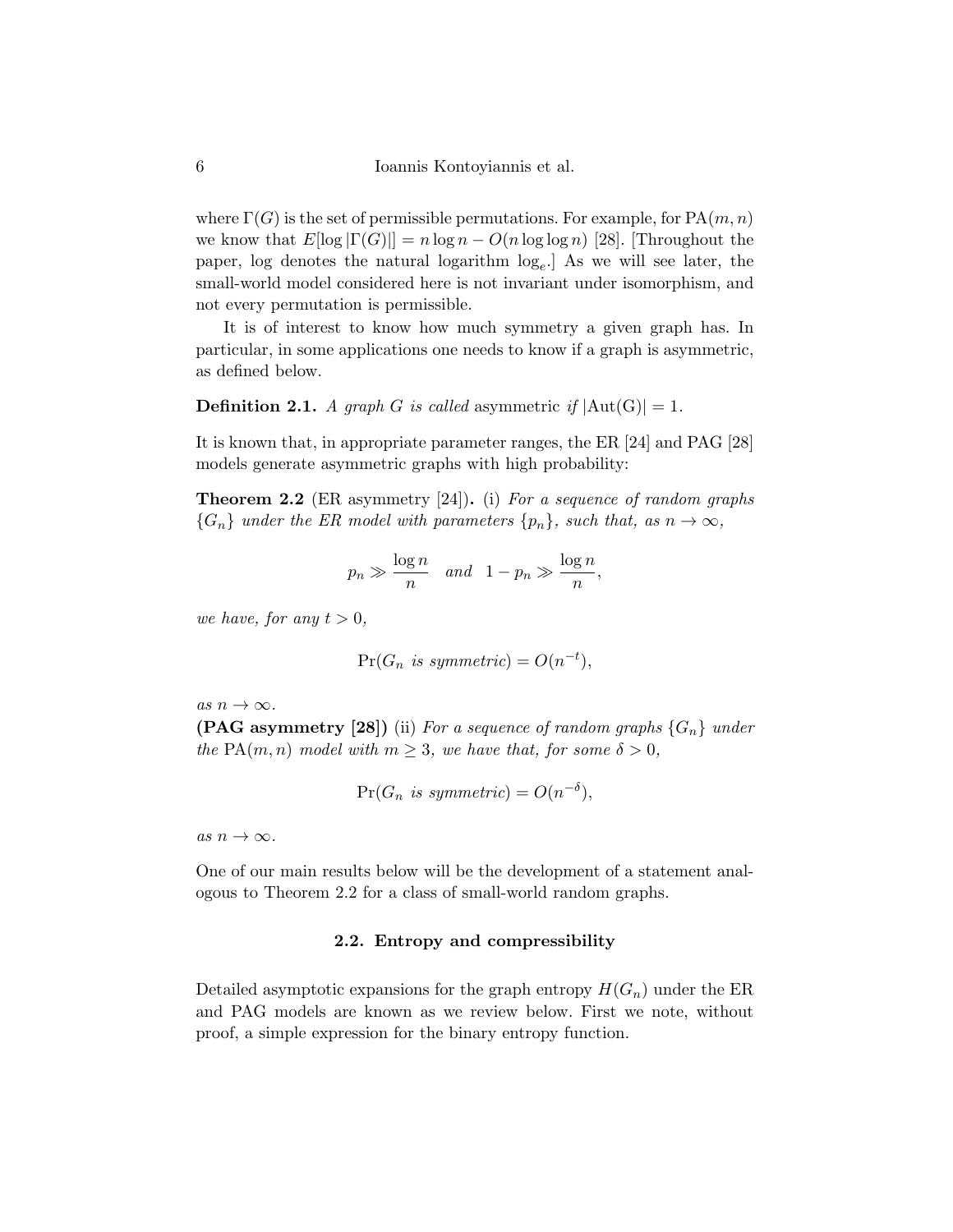**Lemma 2.3.** The binary entropy function  $h(p) = -p \log p - (1-p) \log(1-p)$ satisfies, as  $p \to 0$ ,

$$
h(p) = p \log \left(\frac{1}{p}\right) + p - \frac{1}{2}p^2 + O(p^3).
$$

Moreover, the error term always satisfies  $-(1/2)p^3 \le O(p^3) \le 0$ , and for  $p \leq 1/4$  it also satisfies  $O(p^3) \leq -(1/10)p^3$ .

Lemma 2.4. (i) (ER graph entropy) For a sequence of ER random graphs  $\{G_n\}$  with parameters  $\{p_n\},\$ 

$$
H(G_n) = \frac{n(n-1)}{2}h(p_n),
$$

and if  $p_n \to 0$  as  $n \to \infty$ ,

$$
H(G_n) = \frac{n(n-1)}{2} \left[ p_n \log \left( \frac{1}{p_n} \right) + p_n - \frac{1}{2} p_n^2 + O(p_n^3) \right].
$$

(ii) (PAG graph entropy [39, 28]) For a sequence of  $PA(m, n)$  random graphs  $\{G_n\}$ , we have, as  $n \to \infty$ ,

(4) 
$$
H(G_n) = mn \log n + m (\log 2m - 1 - \log m! - A) n + o(n),
$$

where,

$$
A = \sum_{d=m}^{\infty} \frac{\log d}{(d+1)(d+2)}.
$$

PROOF. We only sketch the proof for the ER model. By definition,  $G_n \sim P_n$ describes  $\binom{n}{2}$  $\binom{n}{2}$  independent Bern $(p_n)$  random variables, so,  $H(G_n) = \binom{n}{2}$  $\binom{n}{2}h(p_n)$ and using Lemma 2.3 gives the claimed result. The proof of (4) can be found in [28]. □

For a random graph  $G_n$  with structure  $S_n$ , the chain rule for entropy implies that,

(5) 
$$
H(S_n) = H(G_n) - H(G_n|S_n).
$$

Using this identity together with relation (2) in combination with Theorem 2.2, Choi and Szpankowski [15] for the ER model and Luczak et al. [28]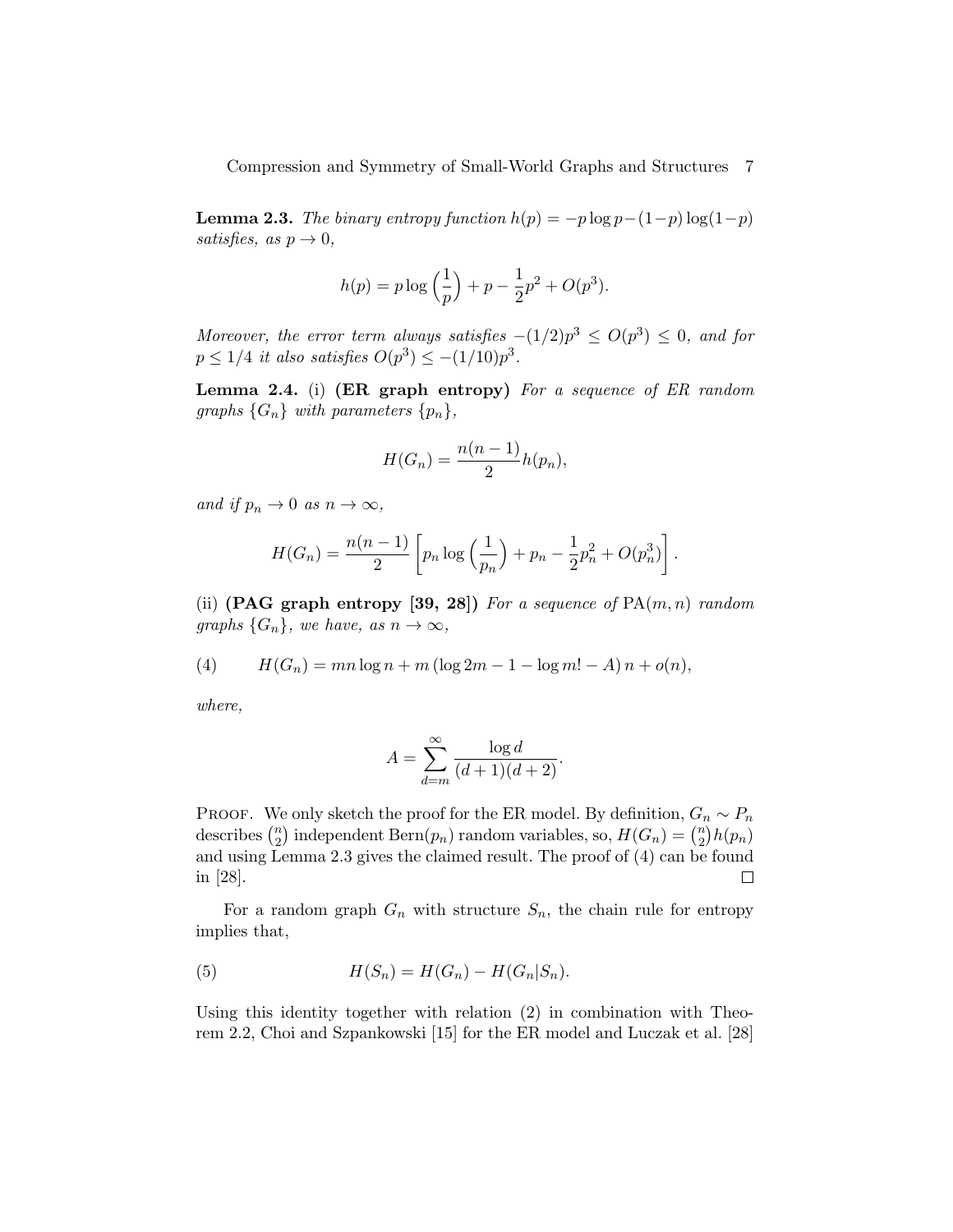for PAG graphs, establish the following asymptotic expansions for the entropy of ER and PAG random structures. An analogous expansion for a class of small-world graphs is established in this paper.

**Theorem 2.5** (ER structural entropy). (i) For a sequence of ER random graphs  $\{G_n\}$  with parameters  $\{p_n\}$  that satisfy,

$$
p_n \gg \frac{\log n}{n}
$$
 and  $1 - p_n \gg \frac{\log n}{n}$ ,

as  $n \to \infty$ , we have, for some  $\beta > 0$ ,

$$
H(S_n) = \frac{n(n-1)}{2}h(p_n) - \log n! + O\left(\frac{\log n}{n^{\beta}}\right).
$$

**(PAG structural entropy)** (ii) For a sequence of  $\text{PA}(m, n)$  random graphs  ${G_n}$  with  $m \geq 3$  we have, as  $n \to \infty$ ,

(6) 
$$
H(S_n) = (m-1)n \log n + R_n,
$$

where  $R_n$  satisfies,

$$
Cn \le |R_n| \le O(n \log \log n),
$$

for some nonzero constant  $C = C(m)$ .

**Definition 2.6.** The compressibility of a random graph  $G_n = (V_n, E_n)$  is measured by the average number of bits (or, rather, nats) per edge used in its best possible description, that is,  $C_n = H(G_n)/E(|E_n|)$ . We say that the sequence of random graphs  $\{G_n\}$  is compressible, if  $C_n = O(1)$ .

Recent studies indicate that many real-world examples of large graphs, including web graphs and social media graphs, are compressible. For an extensive discussion of compressibility in different models see [14].

For the ER model we note that each node has  $Bin(n-1, p_n)$  edges, which is  $\approx \text{Po}(np_n)$  for large n, as long as  $p_n = o(1)$ ; to see this, recall Theorem 1 of [9]. Also,  $E(|E_n|) = n(n-1)p_n/2$ , so by Lemma 2.4 in this case,

$$
C_n = \frac{H(G_n)}{E(|E_n|)} \sim -\log p_n,
$$

which is unbounded. Therefore, in the above sense, the ER model with parameters  $p_n = o(1)$  is incompressible. Similarly, for  $PA(m, n)$  graphs, we have  $C_n \sim \log n$ , for  $m \geq 3$ .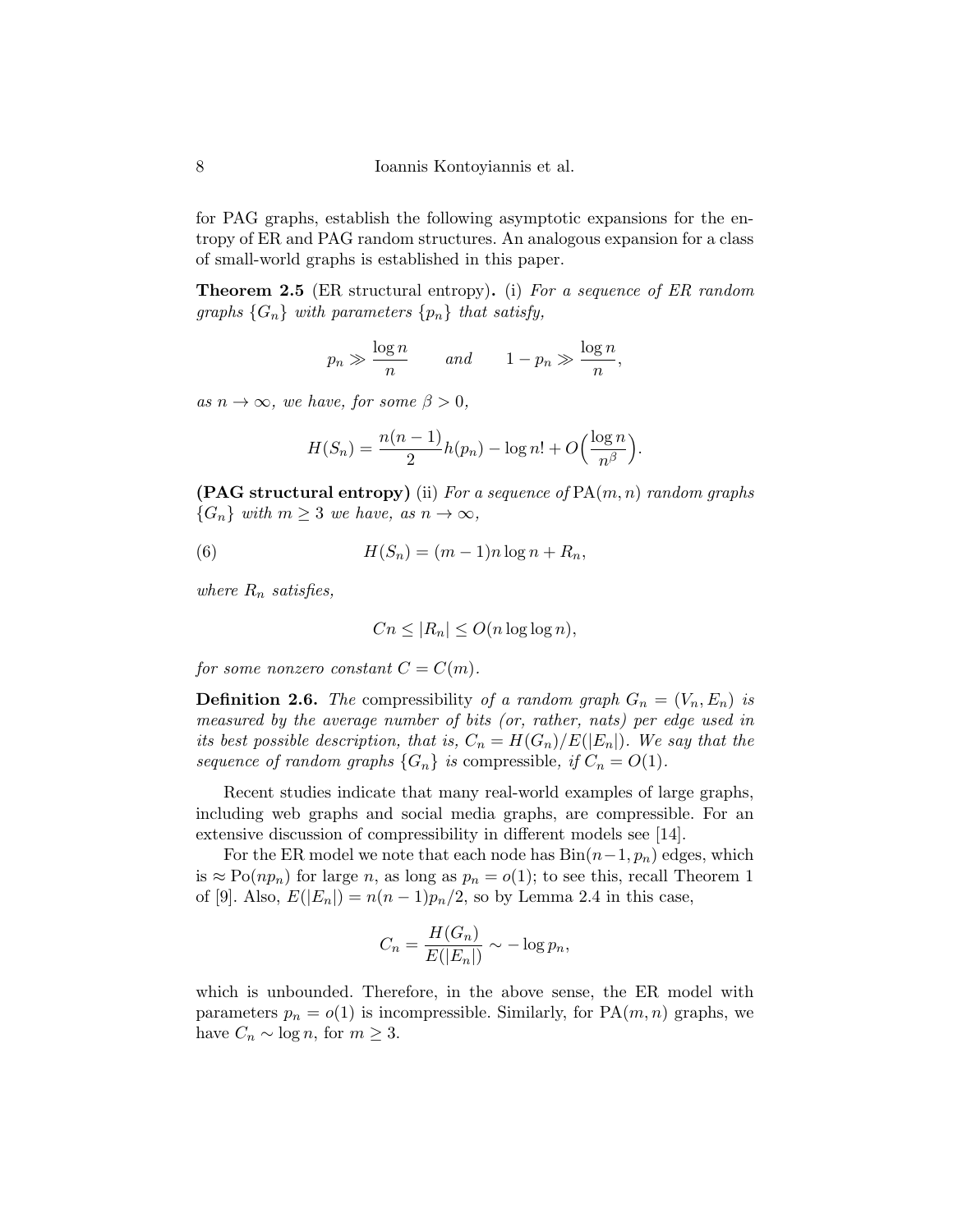#### 3. A small-world model

Here we examine a small-world model, similar to those introduced in [44, 25]. More specifically, it is a Newman-Watts-type model [37]; also see [35, 14, 2]. It is a model of geometric random graphs, with high-clustering properties that differentiate them from ER and PAG models [19, 36].

Consider the vertex set  $V = \{1, 2, ..., n\}$  arranged on the circle, with each vertex connected by an edge to its two nearest neighbours. For each one of the remaining  $\binom{n}{2}$  $\binom{n}{2} - n$  pairs of vertices  $(u, v)$ , we add an edge between them with probability  $p(|u - v|)$ , where  $|u - v|$  is the discrete distance on the circle and  $p_n(k) = c_n k^{-a}$ , for some  $a \in (0, 1)$  and with,

$$
c_n = b_n (1 - a) \left(\frac{2}{n}\right)^{1 - a}
$$

,

where  ${b_n}$  is a nondecreasing, unbounded sequence of positive real numbers, with  $b_n = o(n^{1-a})$ , as  $n \to \infty$ . In all the results and discussion below we implicitly assume that *n* is large enough so that all the  $p_n(k)$  are less than one, which is always possible by the assumptions on  $b_n$ .

The graph shown in Figure 1 on is an example of a small world graph with  $n = 16$ ; nearest neighbour edges are shown in blue and random edges are green. Note that there are more edges between nearby nodes and fewer between distant ones.



Figure 1: Example of a small world graph on  $n = 16$  vertices.

We call a random undirected graph  $G_n$  generated by this model a *random* small-world graph with parameters a and  $b_n$ , and we write  $G_n \sim \text{SW}(a, b_n)$ . It is assumed throughout that  $a \in (0,1)$  and  $b_n = o(n^{1-a})$ .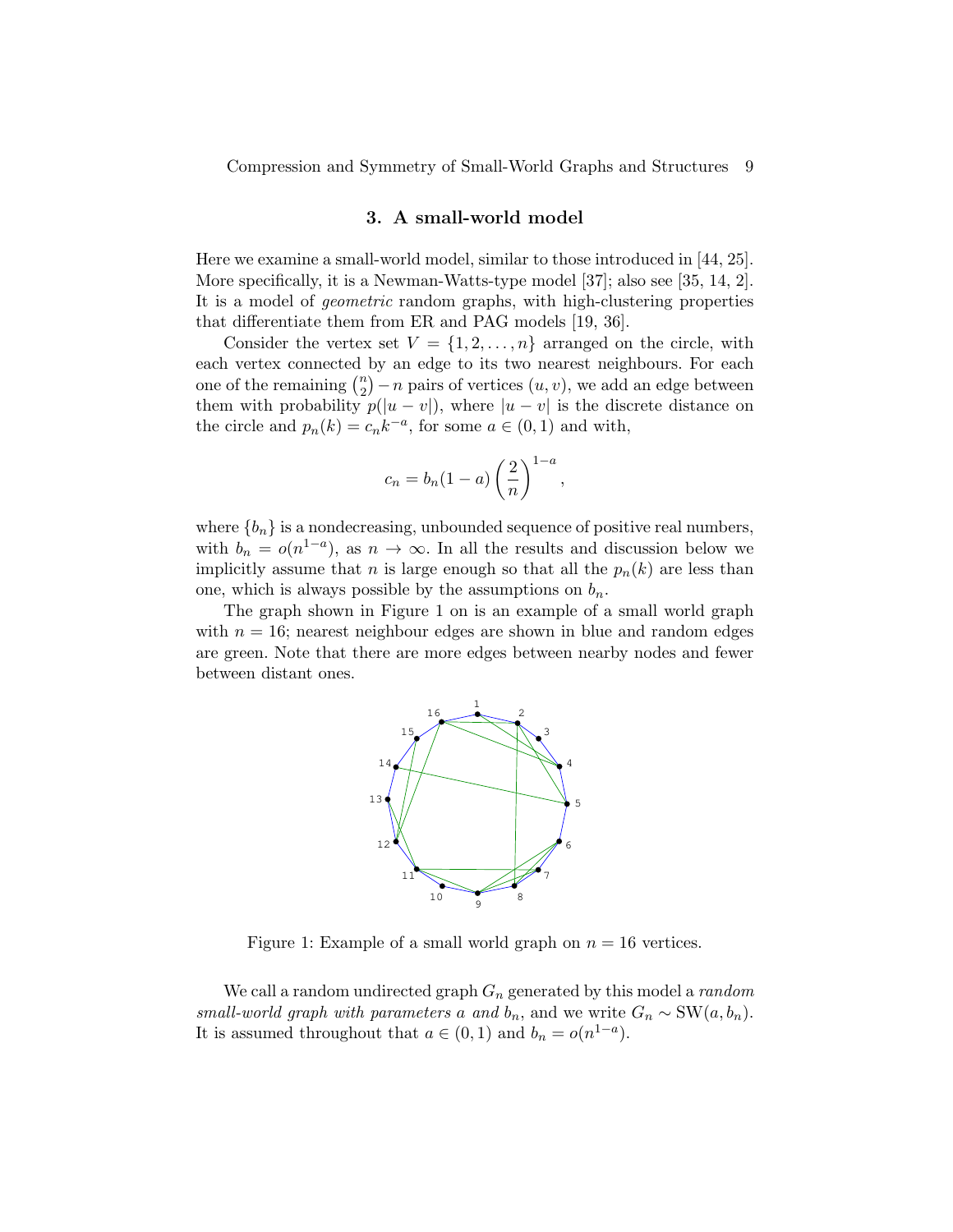10 Ioannis Kontoyiannis et al.

Before examining the  $SW(a, b_n)$  class further, we remark that smallworld models are an important class of geometric random graphs in that, unlike in the ER model, the connectivity of a small-world graph depends on the actual locations of the nodes. Although it will not play a role in our analysis, we mention that another important characteristic of such graphs is the "small-world property." This means that the graph distance between any two nodes is much smaller than in a purely random graph, with high probability; see the above references or the texts [36, 43] for details.

#### 3.1. Degree distribution

**Proposition 3.1** (SW mean degree). The mean degree  $\mu_n$  of an arbitrary node in a random graph  $G_n$  ~ SW( $a, b_n$ ) satisfies,

$$
\mu_n = 2b_n + 2 + O\left(\frac{b_n}{n^{1-a}}\right),
$$

as  $n \to \infty$ .

For the proof we need the following lemmas. The expansions in Lemma 3.2 follow from straightforward applications of Euler-Maclaurin summation; see, e.g., [5, 6].

Lemma 3.2. As  $n \to \infty$ ,

$$
\sum_{k=1}^{n} \frac{1}{k} = \log n + \gamma + \frac{1}{2n} + O\Big(\frac{1}{n^2}\Big),
$$

where  $\gamma$  is Euler's constant and the error term is bounded in absolute value by  $\frac{1}{6n^2}$ , for all  $n \ge 2$ . Also, as  $n \to \infty$ , for any  $s > 0$ ,  $s \ne 1$ ,

$$
\sum_{k=1}^{n} \frac{1}{k^{s}} = \frac{1}{(1-s)n^{s-1}} + \zeta(s) + \frac{1}{2n^{s}} + O\left(\frac{1}{n^{s+1}}\right),
$$

where  $\zeta$  is the Riemann zeta function,

$$
\zeta(s) := \begin{cases} \sum_{k=1}^{\infty} \frac{1}{k^s}, & \text{if } s > 1, \\ \lim_{M \to \infty} \left[ \sum_{k=1}^{M} \frac{1}{k^s} - \frac{M^{1-s}}{(1-s)} \right], & \text{if } s \in (0,1), \end{cases}
$$

and the error term is bounded in absolute value by  $\frac{s}{6n^{s+1}}$ .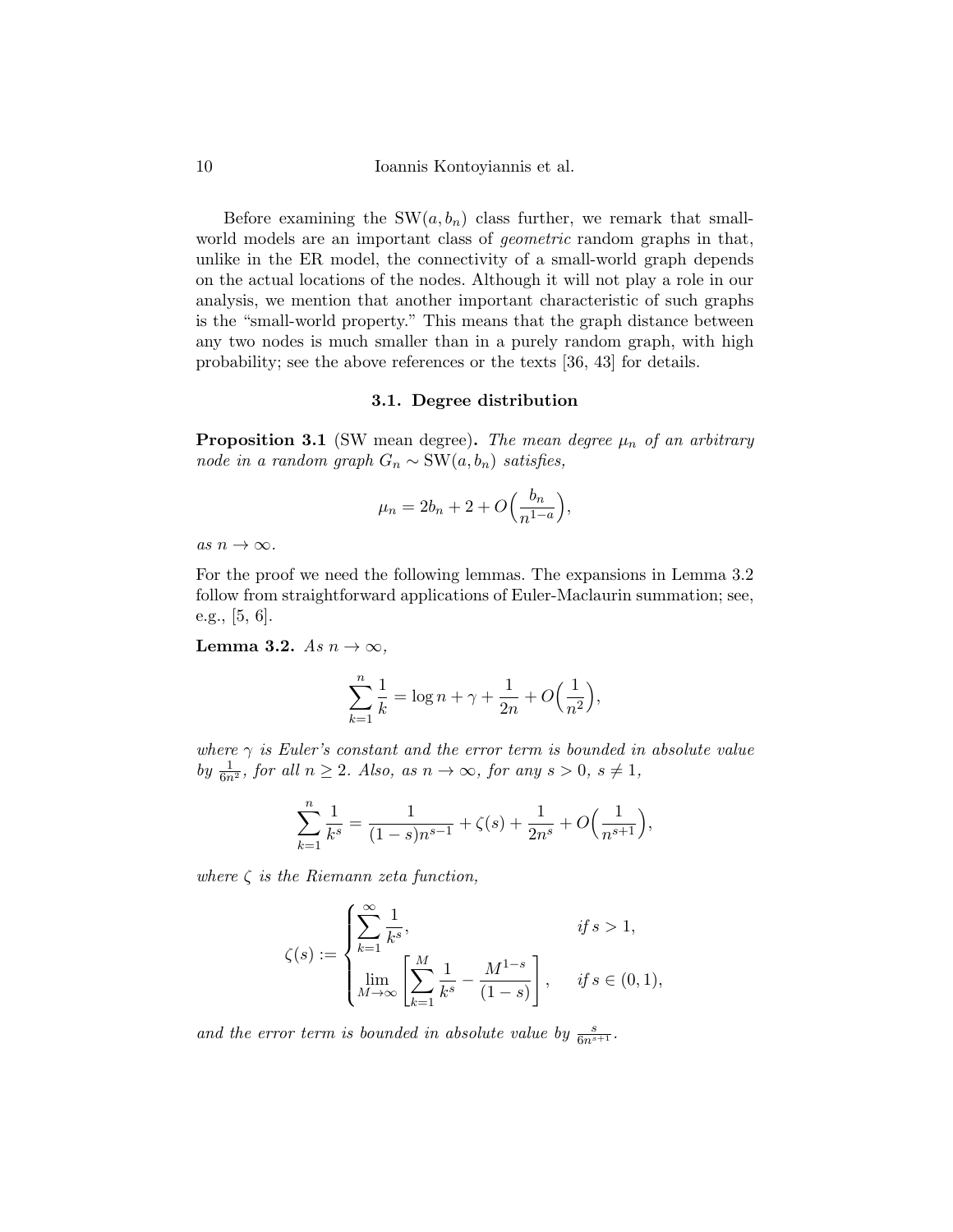Next we will apply Lemma 3.2 to get some simple estimates regarding the probabilities  $p_n(k)$ . The proof of Lemma 3.3 is given in the Appendix.

**Lemma 3.3.** For odd  $n$ , let:

$$
S_{n,1} = 2 \sum_{k=2}^{(n-1)/2} p_n(k), \qquad S_{n,2} = 2 \sum_{k=2}^{(n-1)/2} p_n(k)^2
$$

.

Similarly, for even n, let:

$$
S'_{n,1} = 2 \sum_{k=2}^{(n-2)/2} p_n(k) + p_n(n/2), \qquad S'_{n,2} = 2 \sum_{k=2}^{(n-2)/2} p_n(k)^2 + p_n(n/2)^2.
$$

Then, as  $n \to \infty$ ,

$$
S_{n,1} = 2b_n + O\left(\frac{b_n}{n^{1-a}}\right),
$$
  
\n
$$
S_{n,2} = \begin{cases} \left(\frac{4(1-a)^2}{1-2a}\right)\frac{b_n^2}{n} + O\left(\frac{b_n^2}{n^{2-2a}}\right), & a \in (0, 1/2), \\ \frac{b_n^2 \log n}{n} + O\left(\frac{b_n^2}{n}\right), & a = 1/2, \\ 2^{3-2a}(1-a)^2 \zeta(2a) \frac{b_n^2}{n^{2-2a}} + O\left(\frac{b_n^2}{n}\right), & a \in (1/2, 1), \end{cases}
$$

and the same results hold with  $S'_{n,1}$  in place of  $S_{n,1}$ , and  $S'_{n,2}$  in place of  $S_{n,2}$ .

PROOF OF PROPOSITION 3.1. The edges of  $G_n$  can be described as  $\binom{n}{2}$  $\binom{n}{2} - n$ independent Bernoulli random variables. Choose and fix  $n \geq 5$  be arbitrary.

Suppose *n* is odd. Considering, without loss of generality, the node  $u =$ 1, let  $X_k, Y_k$ , for  $k = 2, 3, \ldots, (n-1)/2$ , denote binary random variables, where each  $X_k$  and each  $Y_k$  describe whether node  $u = 1$  is connected to a different node at distance k from node  $u = 1$ . Then  $\{X_k, Y_k\}$  are independent Bernoulli random variables with corresponding parameters  $\{p_n(k)\}\$ , and the degree of node  $u = 1$ ,  $W_n$ , say, can be expressed as  $W_n = [2 + \sum_k (X_k + Y_k)].$ Therefore, the mean degree of any vertex is,

(7) 
$$
\mu_n := E(W_n) = 2 + 2 \sum_{k=2}^{(n-1)/2} p_n(k) = 2 + S_{n,1}.
$$

Similarly, if  $n$  is even, there are  $n$  possible edges between pairs of nodes at each distance  $k = 2, 3, \ldots, \frac{n-2}{2}$  $\frac{-2}{2}$ , and  $n/2$  possible edges between pairs of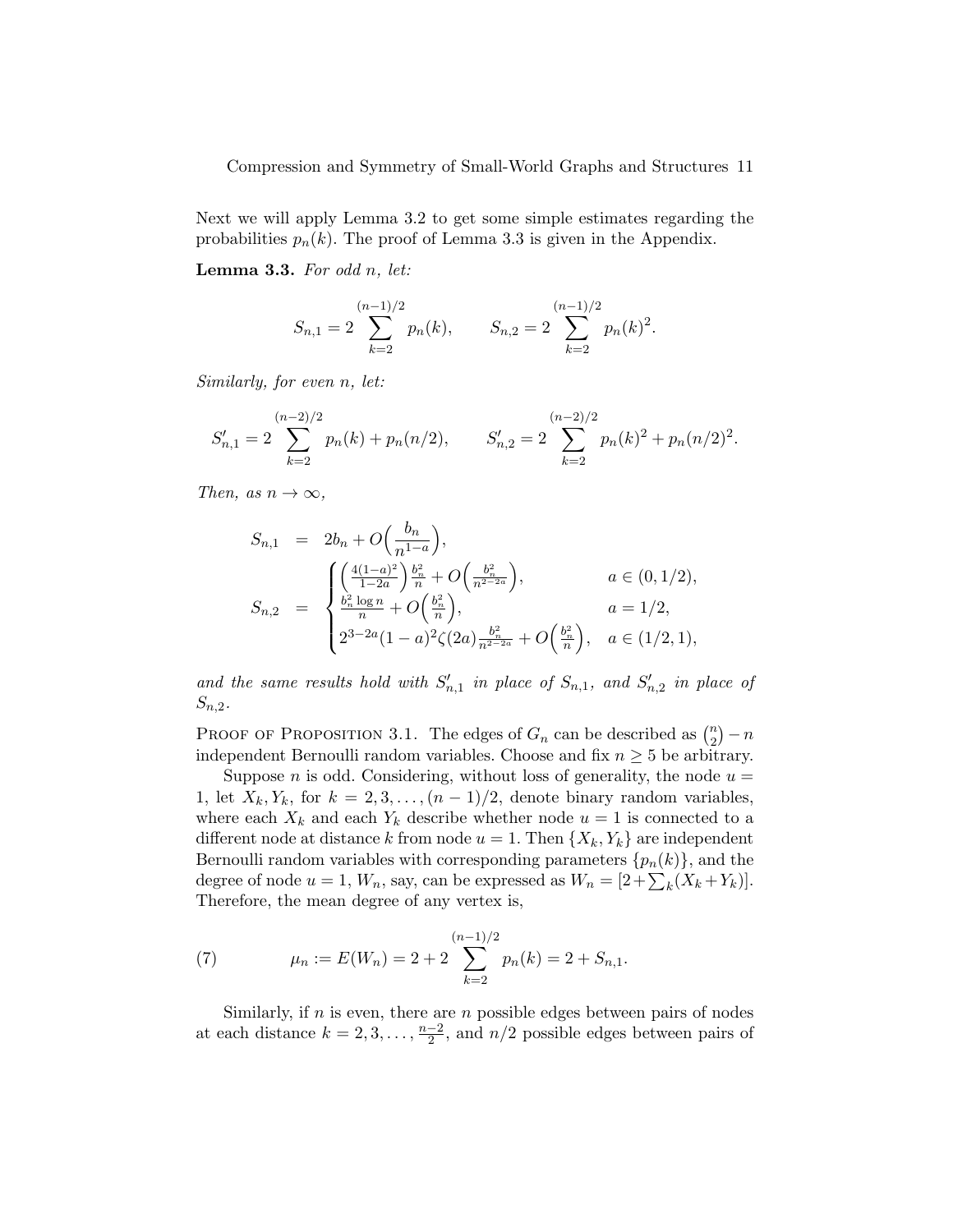nodes at distance  $n/2$ . Here, the mean degree of a vertex is,

(8) 
$$
\mu_n = 2 + 2 \sum_{k=2}^{(n-2)/2} p_n(k) + p_n(n/2) = 2 + S'_{n,1}.
$$

Combining (7) and (8) with Lemma 3.3 completes the proof.

# $\Box$

## 3.2. Asymmetry

Let  $G = (V, E)$  be an arbitrary undirected graph on  $V = \{1, 2, \ldots, n\}$ , with no self loops. We first make a series of definitions following the terminology of [24].

The set of neighbours of a vertex  $u \in V$  is denoted,

$$
N(u) = \{ v \in V : (u, v) \in E \}.
$$

Let  $\pi$  be any permutation on V. The *defect of a vertex*  $u \in V$  under the permutation  $\pi$  is,

$$
D_{\pi}(u) = |N(\pi(u)) \triangle \pi(N(u))|,
$$

which can also be expressed as,

$$
D_{\pi}(u) = \sum_{v \neq \pi(u)} \left[ \mathbb{I}\{ (\pi(u), v) \in E, (u, \pi^{-1}(v)) \notin E \} + \mathbb{I}\{ (\pi(u), v) \notin E, (u, \pi^{-1}(v)) \in E \} \right].
$$
  
(9)

The defect of the graph G under  $\pi$  is,  $D_{\pi}(G) = \max_{u \in V} D_{\pi}(u)$ , and the total defect of  $G$  is,

$$
D(G) = \min_{\pi \neq \text{id}} D_{\pi}(G),
$$

where id denotes the identity permutation. Note that  $G$  is asymmetric iff  $D(G) \neq 0.$ 

**Theorem 3.4** (SW asymmetry). Let  $\{G_n\}$  be a sequence of small-world random graphs,  $G_n$  ∼ SW( $a, b_n$ ),  $n \ge 1$ . If,

$$
b_n = o(n^{1-a}),
$$
 and  $\frac{b_n}{\log n} \to \infty,$  as  $n \to \infty$ ,

then, for any  $t > 0$ , as  $n \to \infty$ :

$$
Pr(G_n \text{ is symmetric}) = O(n^{-t}).
$$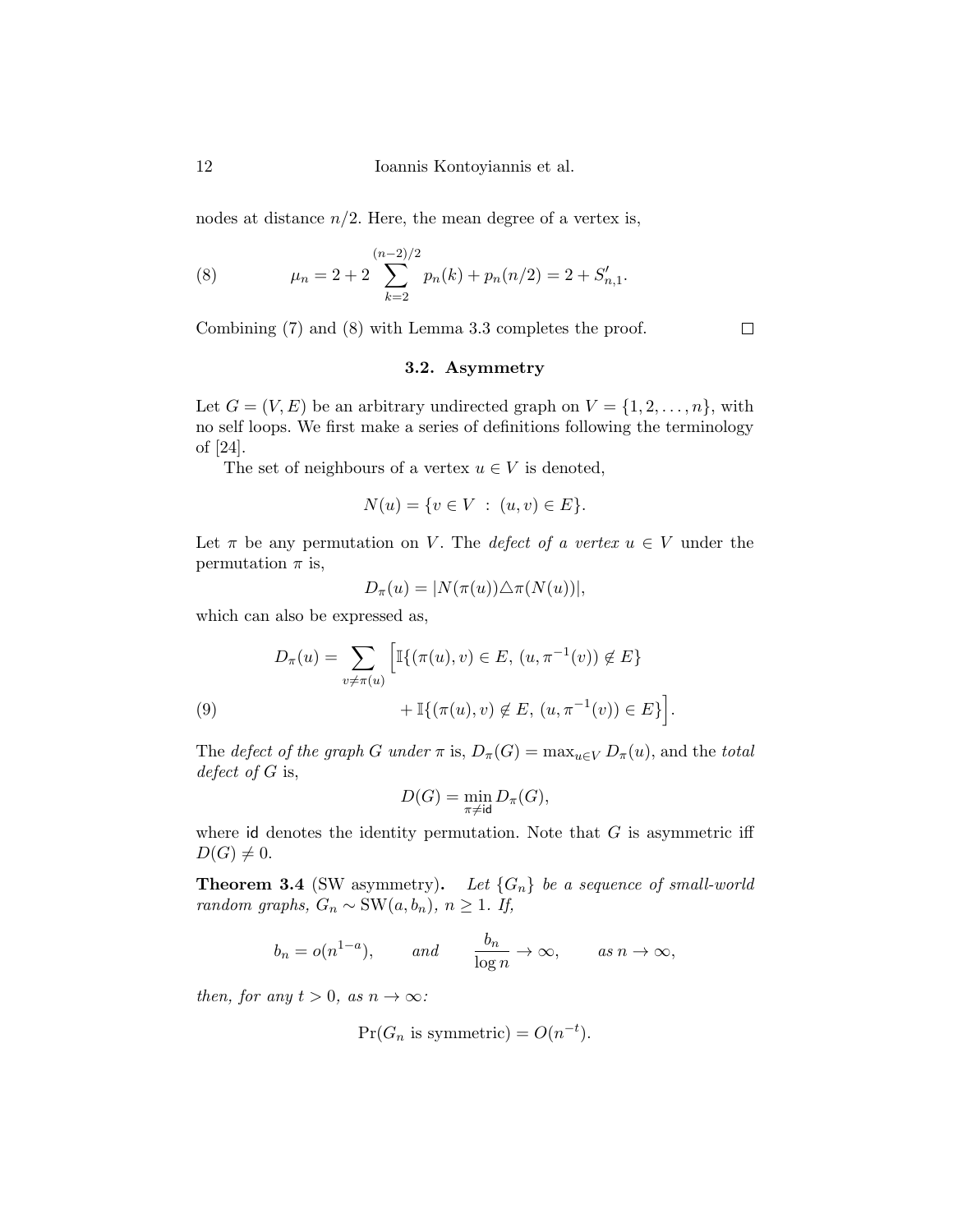Following [24], the proof of Theorem 3.4, given in the Appendix, is based in part on an application of the following simple concentration bound.

**Proposition 3.5.** [3, 4] Let  $Z = f(\xi_1, \xi_2, \ldots, \xi_m)$  be a function of the independent Bernoulli random variables  $\{\xi_i\}$ , and suppose that f has the bounded difference property that, for some  $c > 0$ ,

(10)  
\n
$$
\max_{j,\{\xi_i\}} |f(\xi_1,\ldots,\xi_{j-1},\xi_j,\xi_{j+1},\ldots,\xi_m) - f(\xi_1,\ldots,\xi_{j-1},1-\xi_j,\xi_{j+1},\ldots,\xi_m)| \leq c.
$$

Let  $p_i = E(\xi_i)$  for each i, and  $\sigma^2 = c^2 \sum_i p_i (1 - p_i)$ . Then, for all  $0 < t <$  $2\sigma/c$ :

$$
\Pr\left[|Z - E(Z)| > t\sigma\right] \le 2e^{-t^2/4}.
$$

## 4. Entropy of the small-world model

## 4.1. Graph entropy

As with Lemma 3.2, the expansions in Lemma 4.1 below are easy applications of Euler-Maclaurin summation [5, 6]. It will be used in the proof of Theorem 4.2, given in the Appendix.

Lemma 4.1. As  $n \to \infty$ ,

$$
\sum_{k=1}^{n} \frac{\log k}{k} = \frac{1}{2} (\log n)^2 + \gamma' + \frac{1}{2} \frac{\log n}{n} + O\left(\frac{\log n}{n^2}\right),
$$

where  $\gamma'$  is defined, in analogy to Euler's constant, as,

$$
\gamma' = \lim_{n \to \infty} \left[ \sum_{k=1}^n \frac{\log k}{k} - \frac{1}{2} (\log n)^2 \right],
$$

and the error term is bounded in absolute value by  $\frac{1+\log n}{6n^2}$ , for all  $n \geq 2$ . Also, as  $n \to \infty$ , for any  $s > 0$ ,  $s \neq 1$ ,

$$
\sum_{k=1}^{n} \frac{\log k}{k^s} = \frac{\log n}{(1-s)n^{s-1}} - \frac{1}{(1-s)^2 n^{s-1}} - \zeta'(s) + \frac{\log n}{2n^s} + O\left(\frac{\log n}{n^{s+1}}\right),\,
$$

where the error term is bounded in absolute value by  $\frac{1+s\log n}{6n^{s+1}}$ , for all  $n \geq 2$ .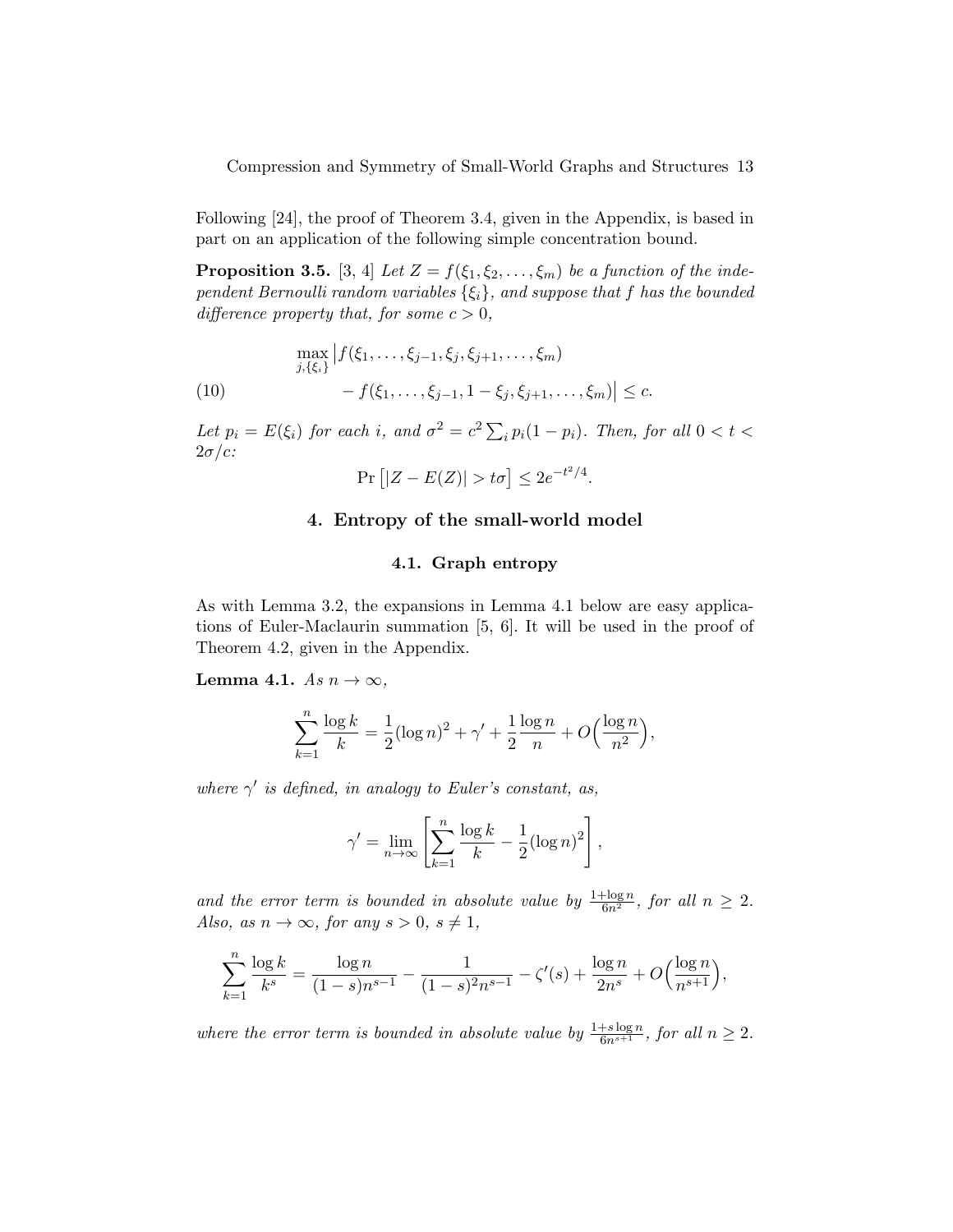14 Ioannis Kontoyiannis et al.

**Theorem 4.2** (SW graph entropy). Let  $G_n \sim SW(a, b_n)$ ,  $n \geq 1$ , be a sequence of small-world random graphs with,

$$
b_n = o(n^{1-a}),
$$
 and  $\frac{b_n}{\log n} \to \infty,$  as  $n \to \infty.$ 

The entropy of this small-world model is,

(11) 
$$
H(G_n) = nb_n \big[ \log n - \log b_n - C_a + o(1) \big],
$$

where,

(12) 
$$
C_a = a \left( \frac{1 + \log 2}{1 - a} \right) + \log \left( (1 - a) 2^{1 - a} \right) - 1.
$$

**Remark.** Note that, combining the above expansion for the entropy  $H(G_n)$ with the expression for the mean degree of an arbitrary node in  $G_n$  given in Proposition 3.1, we have that, as  $n \to \infty$ ,

$$
\frac{H(G_n)}{E(|E_n|)} = \frac{nb_n \log n(\delta_n + o(1))}{2nb_n + O(n)} \sim \frac{\delta_n}{2} \log n,
$$

where the positive sequence  $\{\delta_n\}$  is bounded above and bounded away from zero. Therefore, the average number of "bits per edge" in  $G_n$  is unbounded, so in the terminology of [14] the SW $(a, b_n)$  model here is incompressible.

#### 4.2. Structural entropy

Having an estimate for the entropy of a random graph  $G_n \sim SW(a, b_n)$  in Theorem 4.2, it is easy to get a corresponding estimate for the entropy of the random structure  $S_n$  associated with  $G_n$ . Since, given  $S_n$ , there are at most  $n! \leq n^n$  possible graphs  $G_n$  with structure  $S_n$ , we have that,

(13) 
$$
H(G_n|S_n) \leq n \log n.
$$

And since  $H(S_n) = H(G_n) - H(G_n|S_n)$  as noted in (5), combining (13) with  $(11)$  immediately yields:

Corollary 4.3 (SW structural entropy). Under the assumptions of Theorem 4.2, the entropy of the structures  $S_n$  associated with the small-world random graphs  $G_n$  ∼ SW( $a, b_n$ ) satisfies,

$$
H(S_n) = nb_n \big[ \log n - \log b_n - C_a + o(1) \big],
$$

where the constant  $C_a$  is given in (12).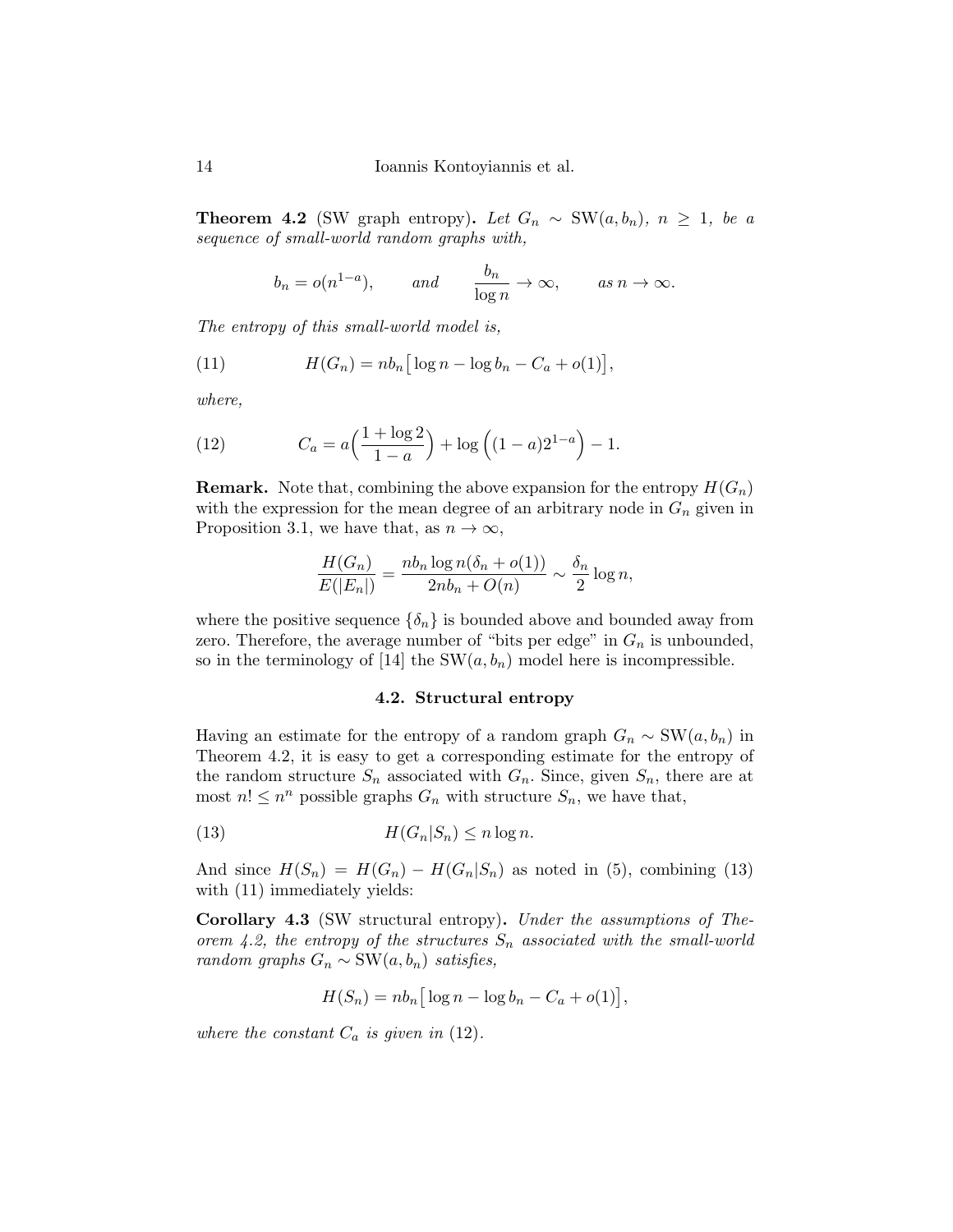Finally we examine the conditional entropy  $H(G_n|S_n)$ , which describes the degree of uncertainty that remains about the graph  $G_n$  after knowing its structure  $S_n$ . In Theorem 4.4 we obtain a slightly more refined estimate than the crude upper bound in (13), which gives a tighter result when  $b_n = o(n^t)$ for all  $t > 0$ .

**Theorem 4.4** (SW conditional entropy). Let  $G_n \sim SW(a, b_n)$  be a sequence of small-world random graphs with associated structures  $S_n$ ,  $n \geq 1$ . Suppose that,

$$
b_n = o(n^{1-a}),
$$
 and  $\frac{b_n}{\log n} \to \infty,$  as  $n \to \infty.$ 

Then the conditional entropy of the graph  $G_n$  given its structure  $S_n$  has:

$$
H(G_n|S_n) \le n \log b_n + (\log 5)n + \log \left(\frac{n}{b_n}\right) + O(1).
$$

First we establish a simple, general upper bound. As in Section 2, we write  $P_n$  for the PMF of  $G_n$  on  $\mathcal{G}(n)$  and similarly  $Q_n$  for the induced PMF of  $S_n$  in  $\mathcal{S}(n)$ . We also write  $\mathcal{G}_a(n) \subset \mathcal{G}(n)$  for the support of  $P_n$ , and we call graphs  $G \in \mathcal{G}_a(n)$  admissible.

**Lemma 4.5.** For any graph  $G \in \mathcal{G}_a(n)$  with structure S, let  $\tau(G)$  denote the number of admissible graphs  $G'$  that are isomorphic to  $G$ ,

$$
\tau(G) = |\text{Iso}(S) \cap \mathcal{G}_a(n)|.
$$

Then:

$$
H(G_n|S_n) \leq \sum_{G \in \mathcal{G}(n)} P_n(G) \log \tau(G).
$$

PROOF. First observe that  $\tau(G)$  is the same for all  $G \in \text{Iso}(S) \cap \mathcal{G}_a(n)$ . Therefore, with only a slight abuse of notation, we will write  $\tau(S)$  for  $\tau(G)$ if S is the structure of some  $G \in \mathcal{G}_a(n)$ . In analogy with  $\mathcal{G}_a(n)$ , let  $\mathcal{S}_a(n)$ denote the set of admissible structures, i.e., those  $S \in \mathcal{S}(n)$  for which there is an admissible  $G$  with structure  $S$ . Then we have,

$$
H(G_n|S_n) = \sum_{S \in S_a(n)} Q_n(S)H(G_n|S_n = S)
$$
  
\n
$$
\leq \sum_{S \in S_a(n)} Q_n(S) \log \tau(S),
$$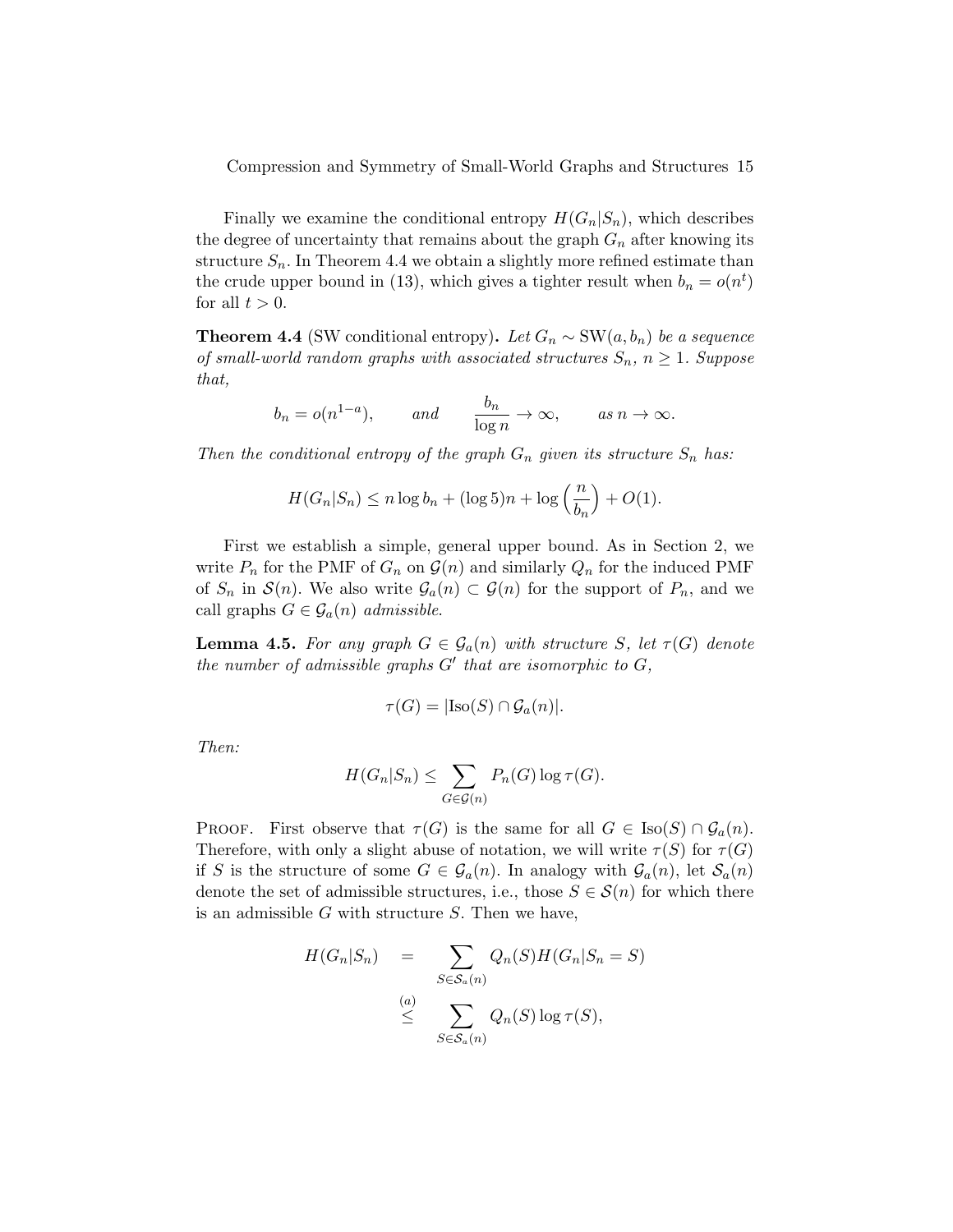16 Ioannis Kontoyiannis et al.

so that,

$$
H(G_n|S_n) \stackrel{(b)}{=} \sum_{S \in S_a(n)} \sum_{G \in \text{Iso}(S)} P_n(G) \log \tau(S)
$$

$$
= \sum_{G \in \mathcal{G}(n)} P_n(G) \log \tau(G),
$$

where  $(a)$  follows from the elementary fact that the entropy of a random variable with m values is at most  $\log m$ , and (b) follows from the basic observation (1).  $\Box$ 

Next we obtain a simple bound on the tails of the degree of the nodes of  $G_n \sim \text{SW}(a, b_n)$ . Its proof is given in the Appendix.

Proposition 4.6. Under the assumptions of Theorem 4.4, the probability that there is at least one node in  $G_n$  with degree greater than  $9b_n/2$  is  $O(n^{-t})$ , for any  $t > 0$ .

We are now in a position to prove the theorem.

PROOF OF THEOREM 4.4. Let  $\mathcal{B}_n$  be the collection of 'bad' graphs  $G \in$  $\mathcal{G}_a(n)$  in the sense of Proposition 4.6, that have at least one node with degree greater than  $d := 9b_n/2$ . For any 'good' graph  $G \in \mathcal{B}_n^c$ , we can estimate  $\tau(G)$ as follows. Suppose G has structure S and let  $G' \in Iso(S) \cap \mathcal{G}_a(n)$  be not identical to G. Let  $\pi \neq id$  be the permutation on  $V = \{1, 2, \ldots, n\}$  that maps  $G$  to  $G'$ . For  $G'$  to be admissible it must contain the cycle of edges  $1-2-\cdots-n-1$ , which means that G must contain the cycle,

$$
\pi^{-1}(1) - \pi^{-1}(2) - \cdots - \pi^{-1}(n) - \pi^{-1}(1).
$$

So to bound  $\tau(G)$  it suffices to get an upper bound on the number of permutations  $\pi$  with this property.

Fix an arbitrary  $i \in V$  as  $i = \pi^{-1}(1)$ . Since  $G \in \mathcal{B}_n^c$ , the degree of i is at most d, so there are at most d choices for the node  $\pi^{-1}(2)$ , and similarly, there are then at most d choices for  $\pi^{-1}(3)$ . Continuing this way, there are at most a total of  $d^{n-1}$  choices for the values of  $\pi^{-1}(j)$ , for  $j = 2, 3, ..., n$ , and an additional *n* choices for the initial value of  $i = \pi^{-1}(1)$ . Therefore, there are at most  $nd^{n-1}$  possible such permutations, and so,

$$
\tau(G) \le n(5b_n)^{n-1}.
$$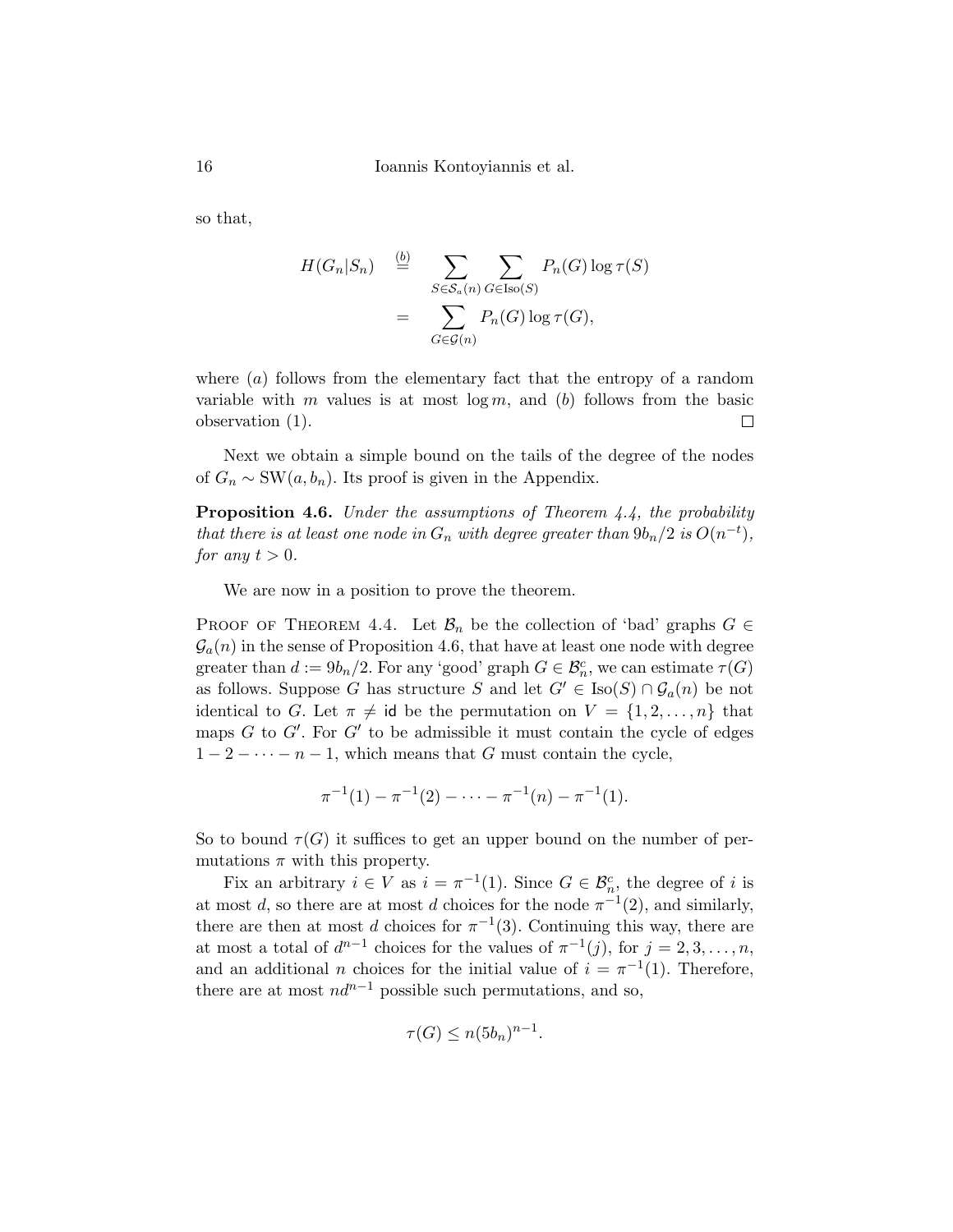Finally, we can substitute this in Lemma 4.5 to obtain that,

$$
H(G_n|S_n) \leq \sum_{G \in \mathcal{B}_n^c} P_n(G) \log \tau(G) + \sum_{G \in \mathcal{B}_n} P_n(G) \log \tau(G)
$$
  

$$
\leq \log \left[ n(5b_n)^{n-1} \right] + P_n(\mathcal{B}_n) \log n!,
$$

and using the elementary bound  $n! \leq n^n$ , and Proposition 4.6 with  $t = 2$ , we obtain,

$$
H(G_n|S_n) \le n \log b_n + (\log 5)n + [\log n - \log b_n] + O(1),
$$

as claimed.

### 5. Conclusions

This works examines the degree of compressibility of random graphs and structures generated by a one-dimensional version of the Newman-Watts small-world model. First, it is shown that graphs from that model are asymptotically asymmetric with high probability, and the graph entropy of the model is computed. Then, using this symmetry, it is established that the structure entropy is asymptotically equal to the graph entropy – with equality proved for the first three (and most significant) terms in their asymptotic expansion. Finally, a more accurate bound is given on the conditional entropy of the random graph itself given its structure.

Potential applications of this work can be developed in areas where large graphs naturally arise, with characteristics similar to those in the model examined here; e.g., see [44, 37, 25, 35, 36] for references to empirical studies involving graphical data sets with high clustering and other small-world properties. In particular, our results can provide theoretical guidelines for designing effective compression algorithms for such data sets, as well as benchmark values for the fundamental limits of the best compression ratios that can be achieved theoretically.

An interesting and important direction for future work is the design of efficient, near-optimal compression algorithms for random-world random structures. These could have important applications for the communication and storage of many real-world data sets, including, e.g., metabolite processing networks, neuronal brain networks, and social influence networks.

Finally we note that all the basic estimates in Lemmas 2.3, 3.2, and 4.1 are given in nonasymptotic form with closed-form expressions for the error terms. Therefore, we expect that all the asymptotic results in this paper can,

 $\Box$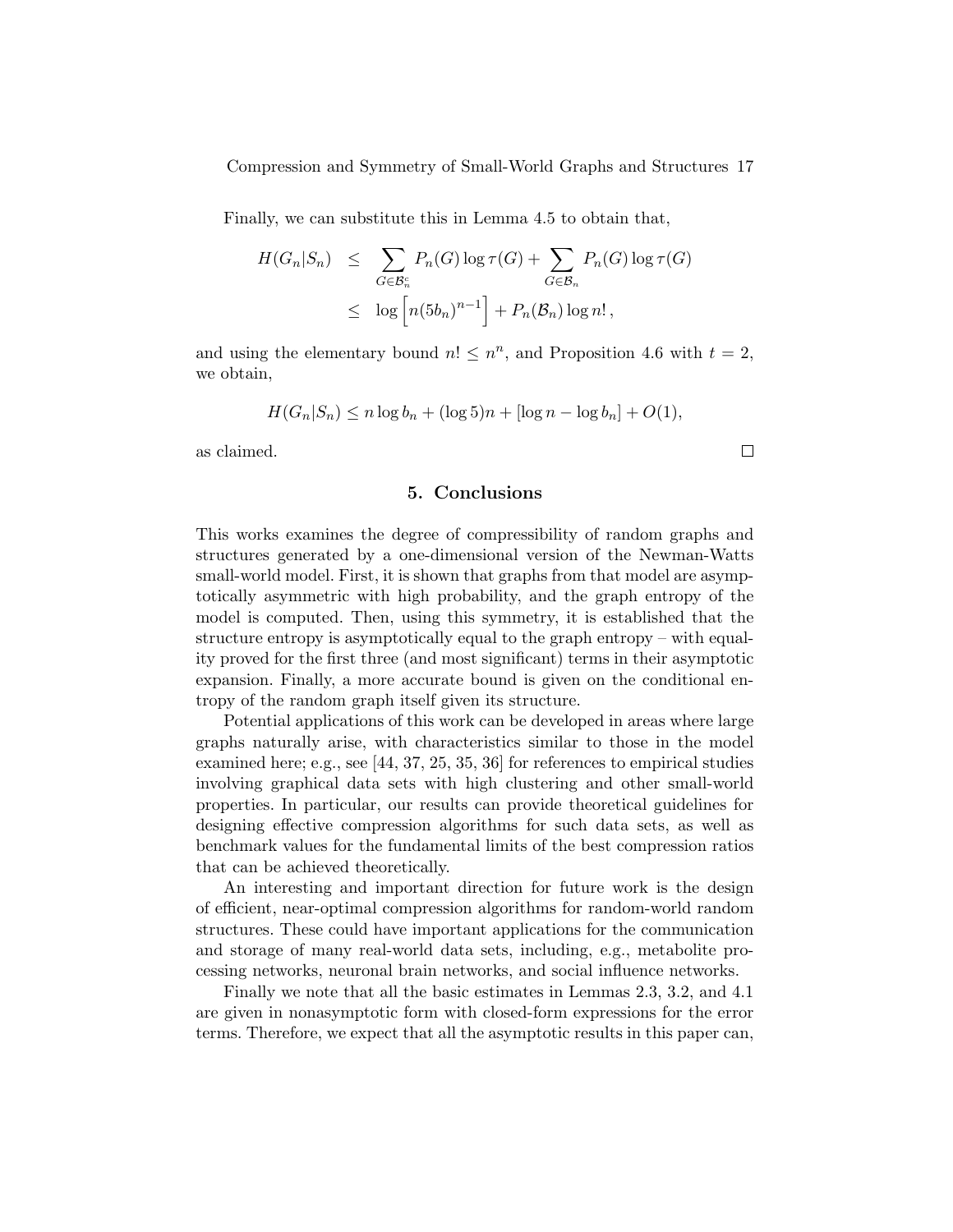with some additional work, be turned into precise, nonasymptotic, finite- $n$ bounds with explicit constants.

# Appendix: Proofs

PROOF OF LEMMA 3.3. We only give the proof for odd  $n$ ; the case of even  $\boldsymbol{n}$  is similar.

For  $S_{n,1}$ , by the definition of the  $p_n(k)$  we have,

$$
S_{n,1} = 2b_n(1-a)\left(\frac{2}{n}\right)^{1-a} \left[\sum_{k=1}^{(n-1)/2} \frac{1}{k^a} - 1\right],
$$

and by Lemma 3.2 this is,

$$
S_{n,1} = 2b_n(1-a)\left(\frac{2}{n}\right)^{1-a}\left[\frac{[(n-1)/2]^{1-a}}{1-a} + O(1)\right] = 2b_n + O\left(\frac{b_n}{n^{1-a}}\right).
$$

For  $S_{n,2}$ , we similarly have,

$$
S_{n,2} = 2b_n^2(1-a)^2\left(\frac{2}{n}\right)^{2-2a}\left[\sum_{k=1}^{(n-1)/2}\frac{1}{k^{2a}} - 1\right],
$$

and we apply Lemma 3.2 in three cases.

For  $a \in (0, 1/2)$ ,

$$
S_{n,2} = 2b_n^2(1-a)^2\left(\frac{2}{n}\right)^{2-2a} \left[\frac{[(n-1)/2]^{1-2a}}{1-2a} + O(1)\right]
$$
  
= 
$$
\frac{2(1-a)^2}{1-2a}b_n^2\left(\frac{2}{n}\right)\left(\frac{2}{n}\right)^{1-2a} \left[[(n-1)/2]^{1-2a} + O(1)\right]
$$
  
= 
$$
\left(\frac{4(1-a)^2}{1-2a}\right)\frac{b_n^2}{n} + O\left(\frac{b_n^2}{n^{2-2a}}\right).
$$

For  $a = 1/2$ ,

$$
S_{n,2} = \frac{b_n^2}{n} \left[ \sum_{k=1}^{(n-1)/2} \frac{1}{k} - 1 \right] = \frac{b_n^2 \log n}{n} + O\left(\frac{b_n^2}{n}\right).
$$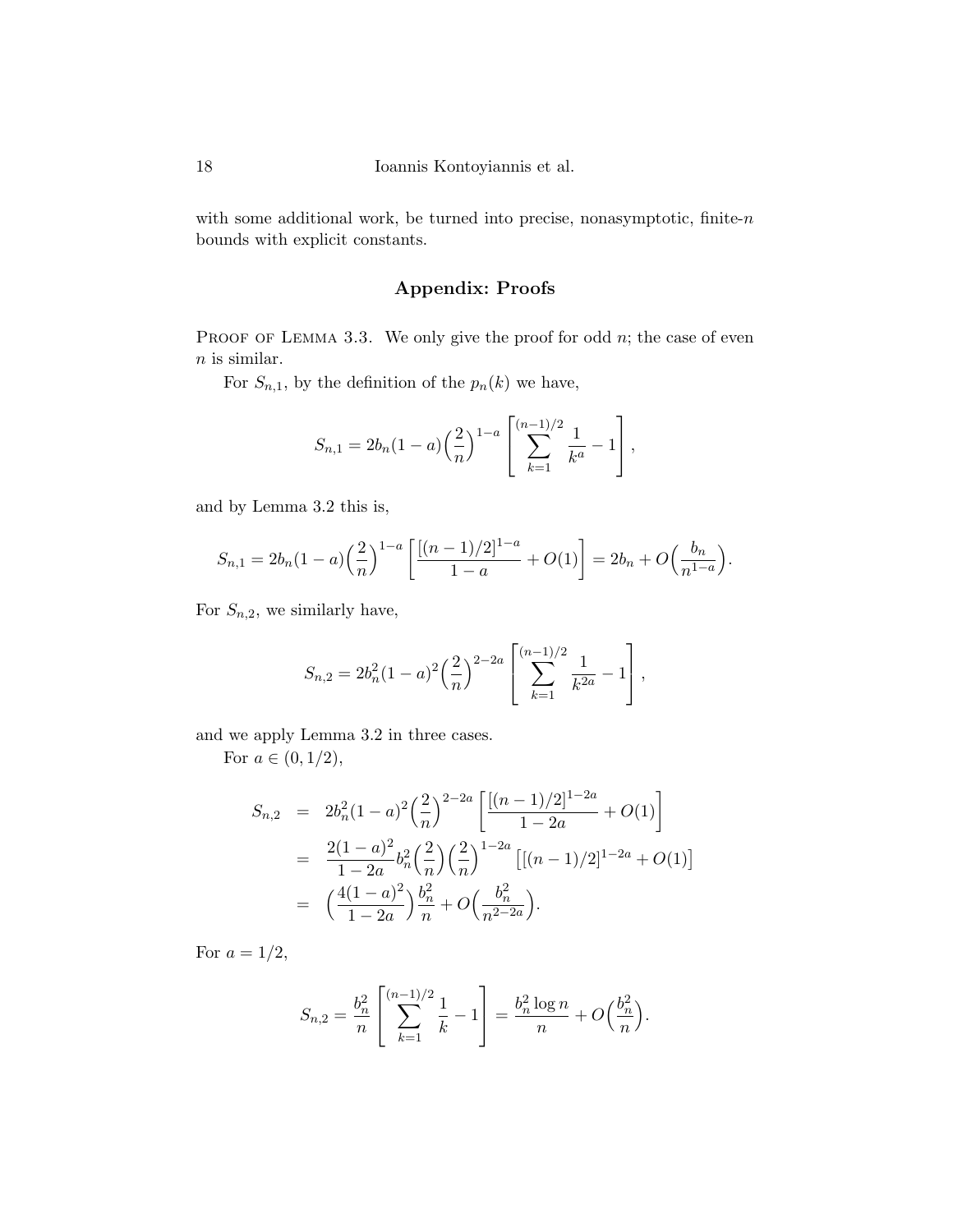And for  $a \in (1/2, 1)$ ,

$$
S_{n,2} = 2b_n^2(1-a)^2\left(\frac{2}{n}\right)^{2-2a}\left[\zeta(2a) + O\left(\frac{1}{n^{2a-1}}\right)\right]
$$
  
=  $2^{3-2a}(1-a)^2\zeta(2a)\frac{b_n^2}{n^{2-2a}} + O\left(\frac{b_n^2}{n}\right),$ 

as claimed.

PROOF OF THEOREM 3.4. In view of the discussion preceding the theorem, if  $G_n \sim \text{SW}(a, b_n)$ , the probability that it is symmetric can be bounded above as,

$$
\Pr(G_n \text{ is symmetric}) = \Pr(D(G_n) = 0)
$$
  
\n
$$
\leq \sum_{\substack{\pi \neq \text{id} \\ \pi \neq \text{id}}} \Pr(D_{\pi}(G_n) = 0)
$$
  
\n
$$
= \sum_{\substack{\pi \neq \text{id} \\ u \in V}} \Pr\left(\max_{u \in V} D_{\pi}(u) = 0\right),
$$

and defining, for any  $\pi \neq id$ ,

$$
Z_{\pi} = \sum_{u:u \neq \pi(u)} D_{\pi}(u),
$$

we have,

(14) 
$$
\Pr(G_n \text{ is symmetric}) \leq \sum_{\pi \neq \text{id}} \Pr(Z_{\pi} = 0).
$$

To further bound the probability that  $Z_{\pi} = 0$ , we will use Proposition 3.5. To that end, first observe that, after ignoring the first term in (9), we have, for any  $\pi$  and any u such that  $u \neq \pi(u)$ ,

$$
E[D_{\pi}(u)] \geq \sum_{v \neq u, \pi(u)} \Pr\left((u, \pi^{-1}(v)) \in E, (\pi(u), v) \notin E\right).
$$

Under the assumptions that  $u \neq \pi(u)$  and  $v \neq u, \pi(u)$ , the two events in the last probability above always refer to two distinct edges, so they are independent, and hence,

(15) 
$$
E[D_{\pi}(u)] \ge \sum_{v \ne u, \pi(u)} \Pr((u, \pi^{-1}(v)) \in E) [1 - \Pr((\pi(u), v) \in E)].
$$

 $\Box$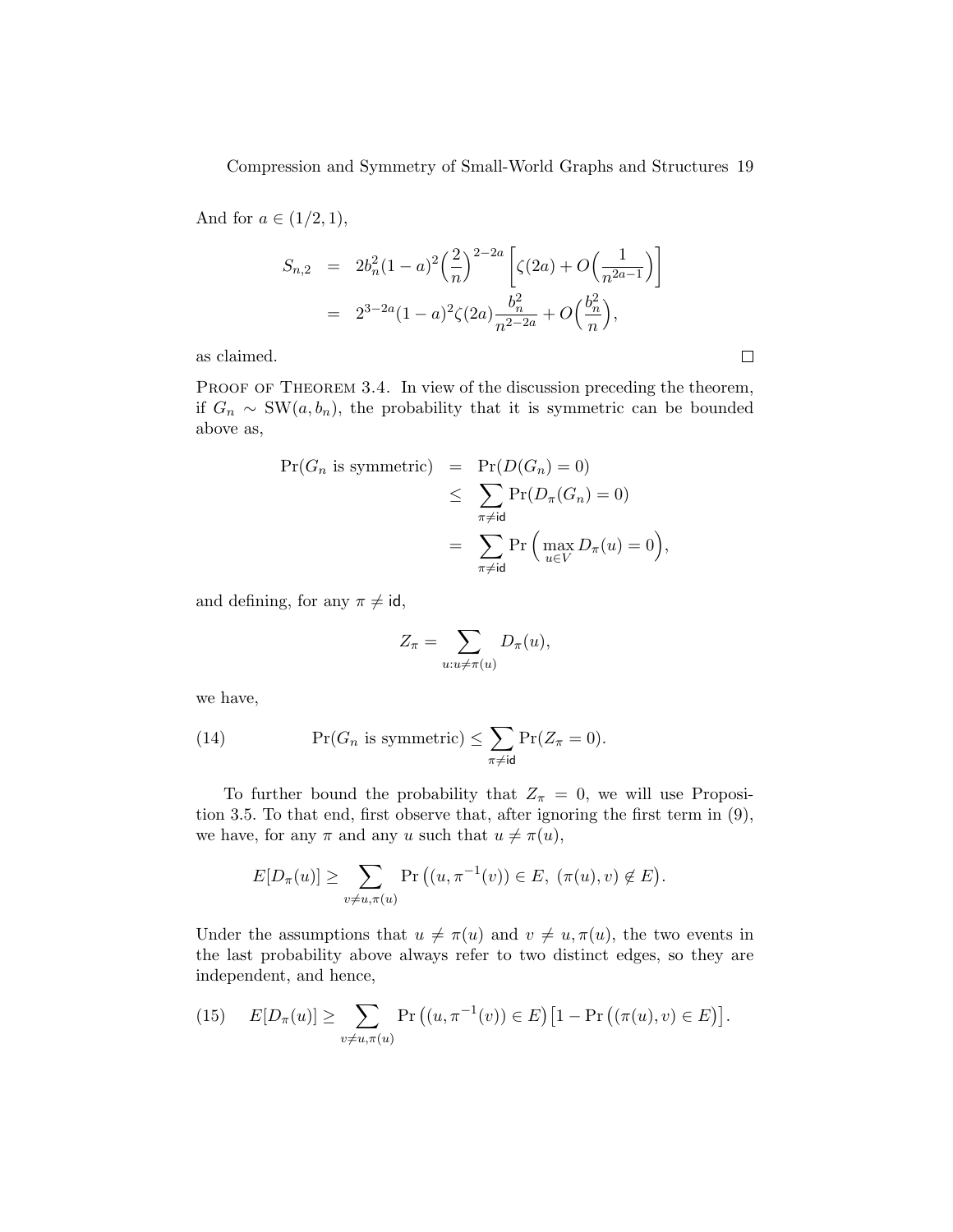20 Ioannis Kontoyiannis et al.

Each term in the last sum is of the form  $p_n(k)[1 - p_n(k')]$  for some k, k'. Therefore, since  $p_n(k)$  is decreasing in k for each n, for odd n,  $E[D_\pi(u)]$  is bounded below by,

(16) 
$$
[1 - p_n(2)] \sum_{v \neq u, \pi(u)} \Pr\left((u, \pi^{-1}(v)) \in E\right) \geq [1 - p_n(2)][S_{n,1} - p_n(2)],
$$

with  $S_{n,1}$  defined in Lemma 3.3. Note that in the sum that appears in (15) and in (16) we ignore terms that correspond to edges between nodes at distance  $k = 1$ , and only sum over pairs at distance k between 2 and  $(n-1)/2$ . So, by the result of the lemma, we have,

$$
E[D_{\pi}(u)] \geq [1 - p_n(2)] \left[ 2b_n + O\left(\frac{b_n}{n^{1-a}}\right) - p_n(2) \right]
$$
  
= 
$$
\left[ 1 - O\left(\frac{b_n}{n^{1-a}}\right) \right] \left[ 2b_n + O\left(\frac{b_n}{n^{1-a}}\right) \right]
$$
  
= 
$$
2b_n[1 + o(1)],
$$

since  $b_n = o(n^{1-a})$ . A similar computation shows that the same result holds for even n. And letting  $d(\pi)$  denote the degree of a permutation  $\pi$ , i.e., the number of u such that  $\pi(u) \neq u$ , we have, by the above bound and the definition of  $Z_{\pi}$ , that:

(17) 
$$
E(Z_{\pi}) \geq 2d(\pi)b_n[1+o(1)].
$$

Recall that all  $D_{\pi}(u)$  and  $Z_{\pi}$  can be expressed as functions of the independent Bernoulli random variables introduced in the proof of Proposition 3.1. From the expression in (9) it is clear that, changing the value of any one of the edges corresponding to these random variables can only change the value of  $D_{\pi}(u)$  by at most 2, and adding or deleting any such edge only affects at most four of the terms in the sum  $Z_{\pi}$ . Therefore,  $Z_{\pi}$  considered as a function of these Bernoulli random variables satisfies the bounded difference property (10) with  $c = 8$ .

For the variance  $\sigma^2$  we note that each of the  $d(\pi)$  many terms in the sum defining  $Z_{\pi}$  depends on  $(n-3)$  of the corresponding binary variables. Therefore, since some of them may influence  $D_{\pi}(u)$  for more than one u, we can bound, for odd  $n$ ,

$$
\sigma^2 \leq 8^2 \times 2 \times d(\pi) \times \sum_{k=2}^{(n-1)/2} p_n(k)[1 - p_n(k)] = \bar{\sigma}^2 := 64d(\pi)[S_{n,1} - S_{n,2}],
$$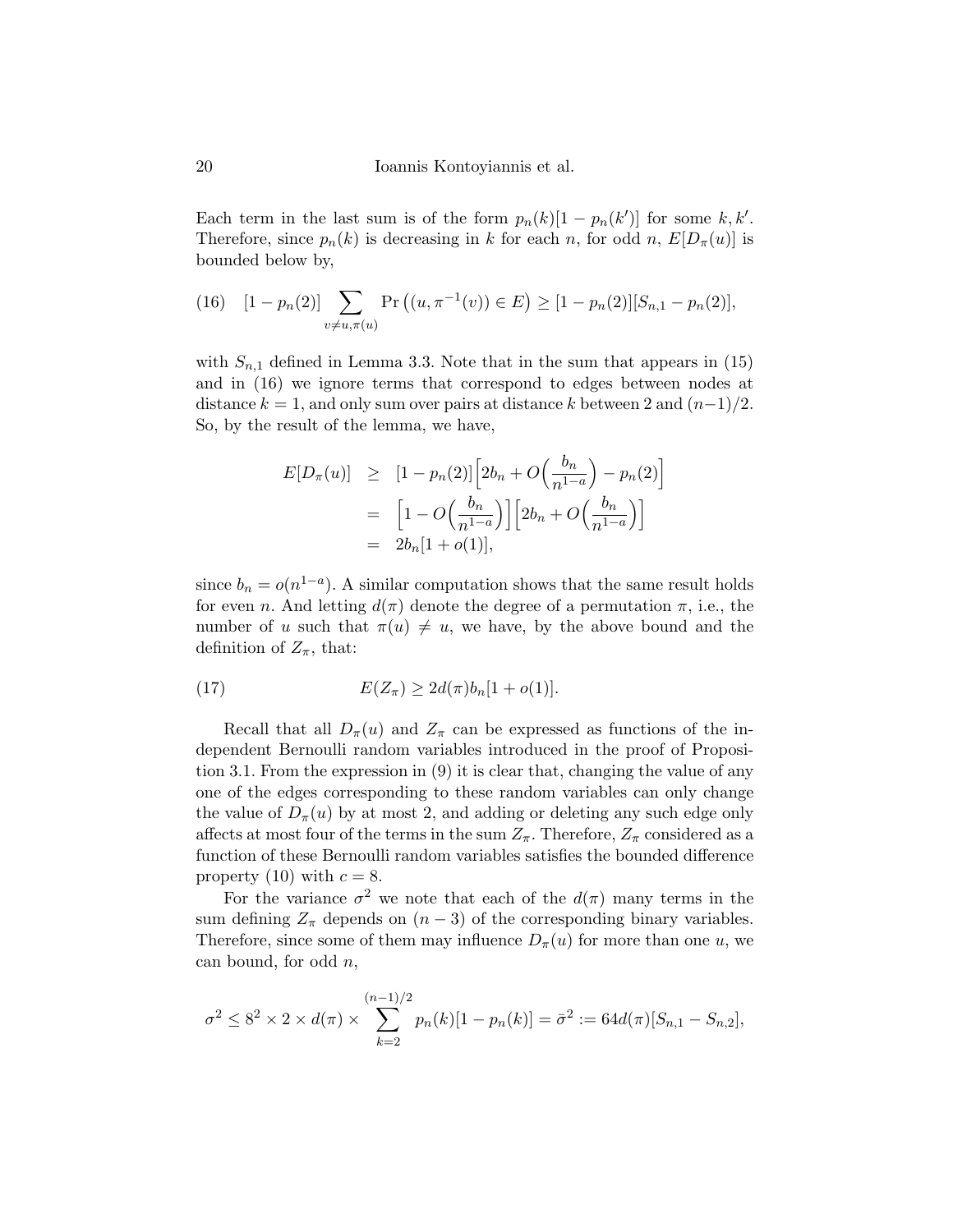where  $S_{n,2}$  is defined in Lemma 3.3. By the result of the lemma, under the present assumptions we have  $S_{n,2} = o(b_n)$  for all  $a \in (0,1)$ , and hence,

(18) 
$$
\sigma^2 \leq \bar{\sigma}^2 := 128d(\pi)b_n[1+o(1)].
$$

On the other hand, for each u in the definition of  $Z_{\pi}$ , considering the influence on  $D_{\pi}(u)$  of only those  $v \neq \pi(u)$  that lie on the "right" of  $\pi(u)$  on the circle (in order to avoid double-counting edges), and arguing exactly as above, we obtain a corresponding lower bound,

(19) 
$$
\sigma^2 \geq \underline{\sigma}^2 := 64d(\pi)b_n[1 + o(1)].
$$

Analogous computations show that the bounds (18) and (19) also hold for even  $n$ , and we are now in a position to apply Proposition 3.5.

Let N be large enough so that, for all  $n \geq N$ , we have  $120d(\pi)b_n \leq \bar{\sigma}^2 \leq$  $132d(\pi)b_n$  by  $(18), \underline{\sigma}^2 \geq 60d(\pi)b_n$  by  $(19)$ , and the lower bound in  $(17)$  is at least  $d(\pi)b_n$ . Note that N can be chosen independently of  $\pi$ , since the  $o(1)$ terms in each of these bounds do not depend on  $\pi$ .

Let  $s = \lambda \bar{\sigma}$ , for a fixed  $\lambda \in (0, 1/132)$ . Then, for any  $\pi \neq id$  and all  $n \geq N$ , we have, by the choice of  $\lambda$  and the upper bound on  $\bar{\sigma}^2$ ,

$$
\begin{array}{rcl}\n\Pr(Z_{\pi} = 0) & \leq & \Pr(Z_{\pi} < d(\pi)b_n(1 - 132\lambda)) \\
& \leq & \Pr(Z_{\pi} < d(\pi)b_n - \lambda\bar{\sigma}^2) \\
& = & \Pr(Z_{\pi} < d(\pi)b_n - s\bar{\sigma}).\n\end{array}
$$

And by the definition of  $\bar{\sigma}^2$  and the lower bound on  $E(Z_{\pi})$ ,

$$
\Pr(Z_{\pi}=0) \leq \Pr(Z_{\pi} < d(\pi)b_n - s\sigma) \leq \Pr(Z_{\pi} < E(Z_{\pi}) - s\sigma).
$$

Therefore, by the bound in Proposition 3.5, we obtain,

$$
\begin{array}{rcl}\n\Pr(Z_{\pi} = 0) & \leq & \Pr(|Z_{\pi} - E(Z_{\pi})| > s\sigma) \\
& \leq & 2e^{-s^2/4} = 2e^{-\lambda^2 \bar{\sigma}^2/4} \leq 2e^{-33\lambda^2 d(\pi)b_n},\n\end{array}
$$

as long as,

$$
\lambda < \frac{1}{8} < \frac{\sqrt{5}}{4\sqrt{11}} = \frac{\sqrt{60d(\pi)b_n}}{4\sqrt{132d(\pi)b_n}} \le \frac{\underline{\sigma}}{4\bar{\sigma}} \le \frac{\sigma}{4\bar{\sigma}},
$$

which implies  $s < \sigma/4 = 2\sigma/c$ .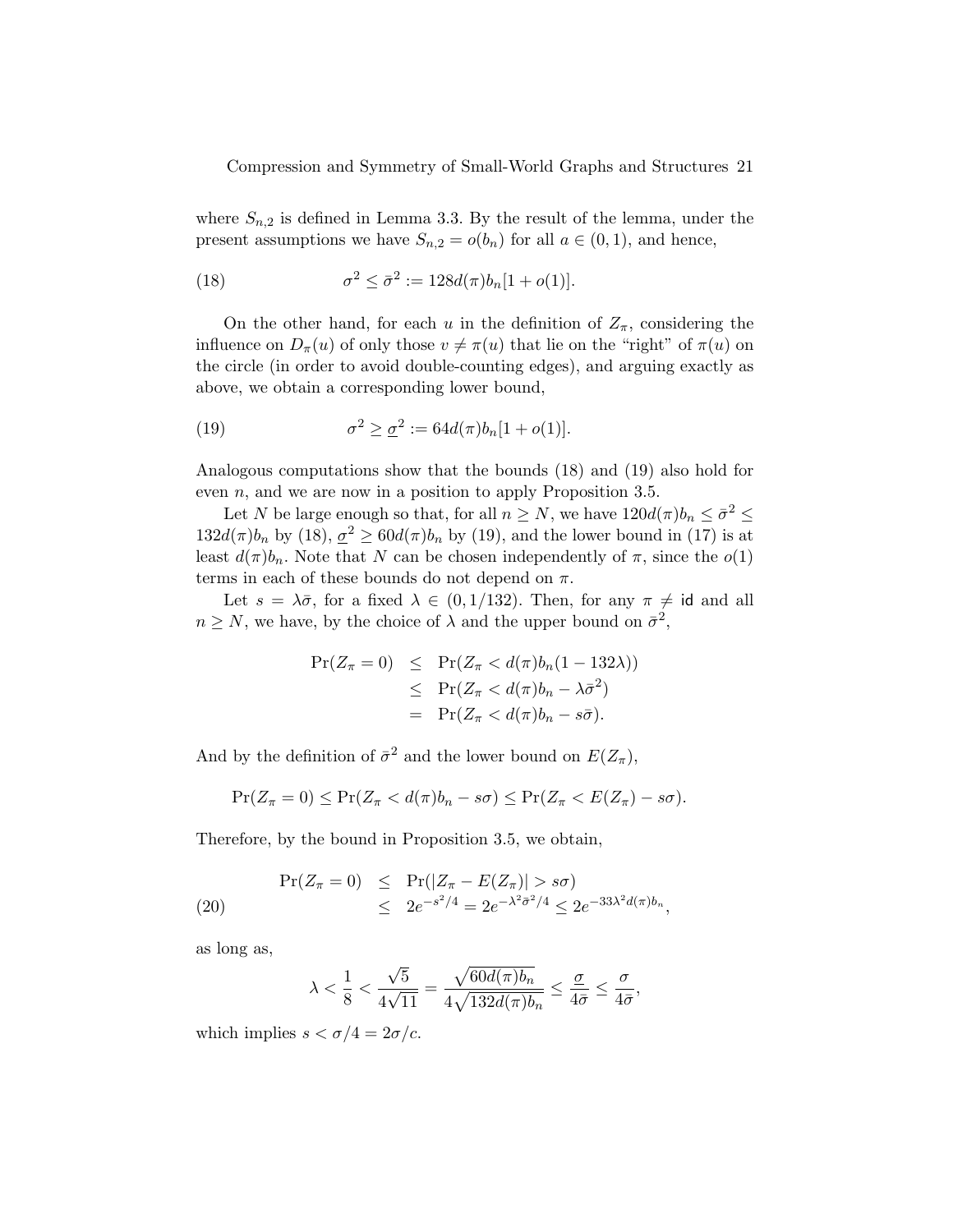Finally, we will sum all the probabilities in (20) as in (14). Since there are no more than  $n!/(n-d)! \leq n^d$  permutations that fix  $(n-d)$  vertices, we have, that,

$$
\begin{aligned} \Pr(G_n \text{ is symmetric}) &\leq \sum_{\pi \neq \text{id}} \Pr(Z_{\pi} = 0) \\ &\leq 2 \sum_{d=1}^n n^d e^{-33\lambda^2 d b_n} \\ &= 2 \sum_{d=1}^n e^{d[\log n - 33\lambda^2 b_n]}, \end{aligned}
$$

and since  $b_n/\log n \to \infty$ , the right-hand side above is  $O(n^{-t})$ , for any  $t > 0$ , as claimed.  $\Box$ 

PROOF OF THEOREM 4.2. In the notation of the proof of Proposition 3.1, the edges connecting each node on the circle is described by a collection of independent Bernoulli random variables. Therefore, considering all  $n$  nodes and accounting for double-counting, when  $n$  is odd (the case when  $n$  is even is similar),

$$
H(G_n) = \frac{n}{2} H(\lbrace X_k, Y_k \rbrace) = n \sum_{k=2}^{(n-1)/2} h(p_n(k)).
$$

A weaker version of Lemma 2.3 is that,  $h(p) = p \log(1/p) + p - O(p^2)$ , for small p, where the error term is between 0 and  $p^2$  for  $p < 1/2$ . Therefore, taking *n* large enough so that all  $p_n(k) < 1/2$ , we have that,

$$
H(G_n) = -n \sum_{k=2}^{(n-1)/2} p_n(k) \log p_n(k)
$$
  
+  $n \sum_{k=2}^{(n-1)/2} p_n(k) - n \sum_{k=2}^{(n-1)/2} \Delta_{n,k} p_n(k)^2$   
(21) 
$$
= anc_n \sum_{k=2}^{(n-1)/2} \frac{\log k}{k^a} - \frac{n}{2} (\log c_n) S_{n,1} + \frac{n}{2} S_{n,1} - \Delta_n \frac{n}{2} S_{n,2},
$$

for appropriate constants  $\Delta_{n,k}, \Delta_n$  in [0, 1], where  $S_{n,1}$  and  $S_{n,2}$  are defined as in Lemma 3.3.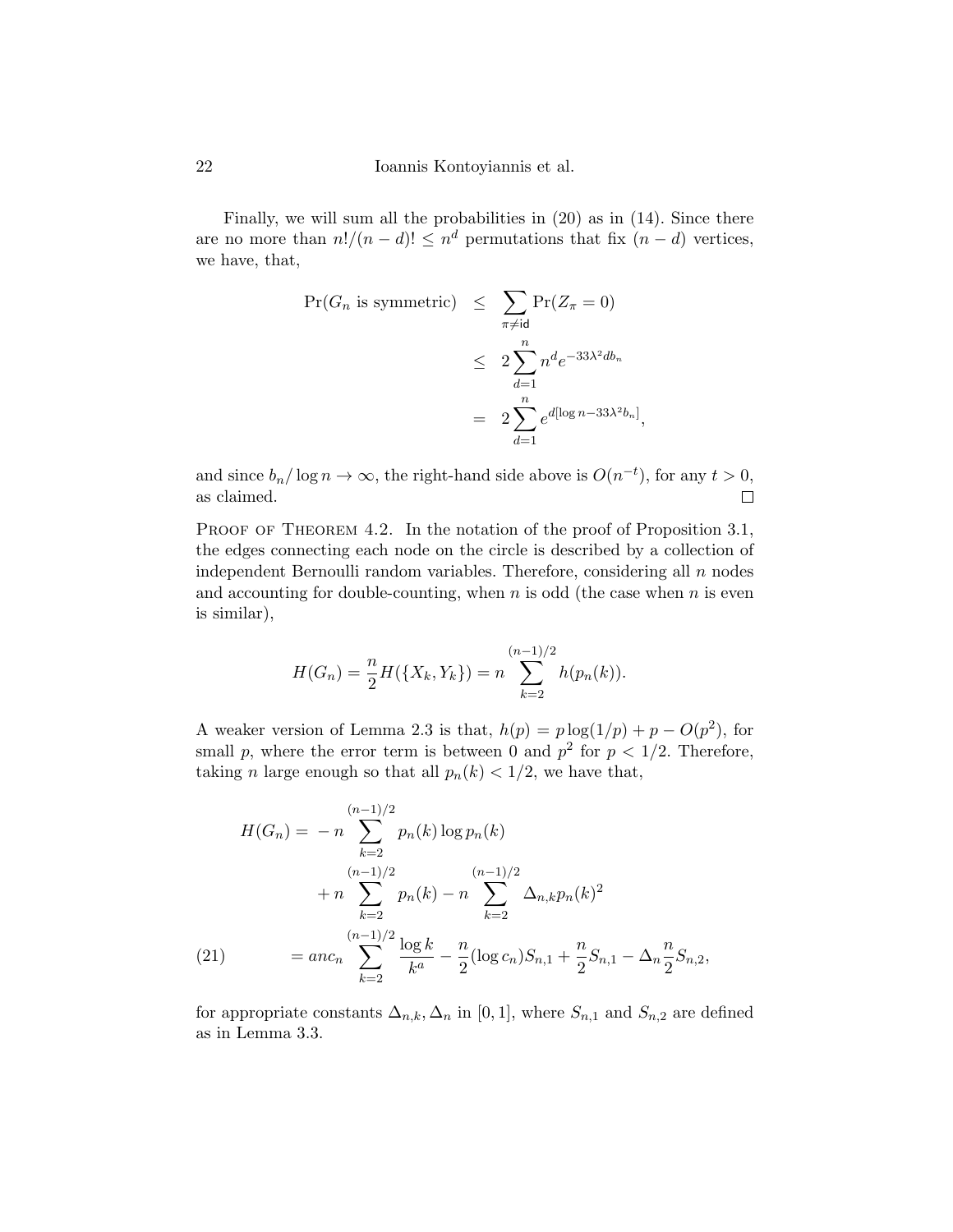Using Lemma 4.1, the first term in (21) can be expressed as,

$$
a(1-a)2^{1-a}n^{a}b_{n} \times
$$
  
\n
$$
\times \left[ \frac{\log((n-1)/2)}{(1-a)((n-1)/2)^{a-1}} - \frac{1}{(1-a)^{2}((n-1)/2)^{a-1}} + O(1) \right]
$$
  
\n
$$
= n^{a}b_{n} \left[ a(n-1)^{1-a} \log((n-1)/2) - a(n-1)^{1-a} \frac{1}{(1-a)} + O(1) \right]
$$
  
\n
$$
= n^{a}b_{n} \left[ a n^{1-a} \log n - a n^{1-a} \left( \frac{1 + \log 2}{1-a} \right) + O(1) \right]
$$
  
\n(22) 
$$
= ab_{n}n \log n - ab_{n}n \left( \frac{1 + \log 2}{1-a} \right) + o(n).
$$

The sum of the second and third terms in (21), using Lemma 3.3, is,

$$
-\frac{n}{2}\left[\log\left((1-a)2^{1-a}\right) + \log b_n - (1-a)\log n - 1\right] \times
$$
  

$$
\times \left[2b_n + O\left(\frac{b_n}{n^{1-a}}\right)\right]
$$
  

$$
= n^a b_n \left[(1-a)n^{1-a}\log n + n^{1-a} - n^{1-a}\log b_n - n^{1-a}\log\left((1-a)2^{1-a}\right)\right] + o(n\log n)
$$
  

$$
= (1-a)b_n n \log n - b_n n \log b_n - b_n n \log\left((1-a)2^{1-a}\right) + b_n n + o(n b_n).
$$
  
(23)

And the last term in (21), by Lemma 3.3, is  $o(nb_n)$  for all  $a \in (0,1)$ . Substituting this together with (22) and (23) into (21), yields,

$$
nb_n \left\{ \log n - \log b_n - \left[ a \left( \frac{1 + \log 2}{1 - a} \right) + \log \left( (1 - a) 2^{1 - a} \right) - 1 \right] + o(1) \right\},\
$$
  
required.

as required.

PROOF OF PROPOSITION 4.6. We give the proof for odd  $n$ ; the case of even  $n$  is similar.

Let  $W_n(i)$  denote the (random) degree of node i in  $G_n$ , so that  $W_n(1)$  =  $W_n$  as in the proof of Proposition 3.1. We will apply Proposition 3.5 to bound the tails of  $W_n$ . Note that,  $E(W_n) = 2 + S_{n,1} = 2b_n + 2 + o(1)$ , by Lemma 3.3. Also, as a function of the Bernoulli variables  $\{X_k, Y_k\}$  introduced in the proof of Proposition Proposition 3.1,  $W_n$  satisfies the assumptions of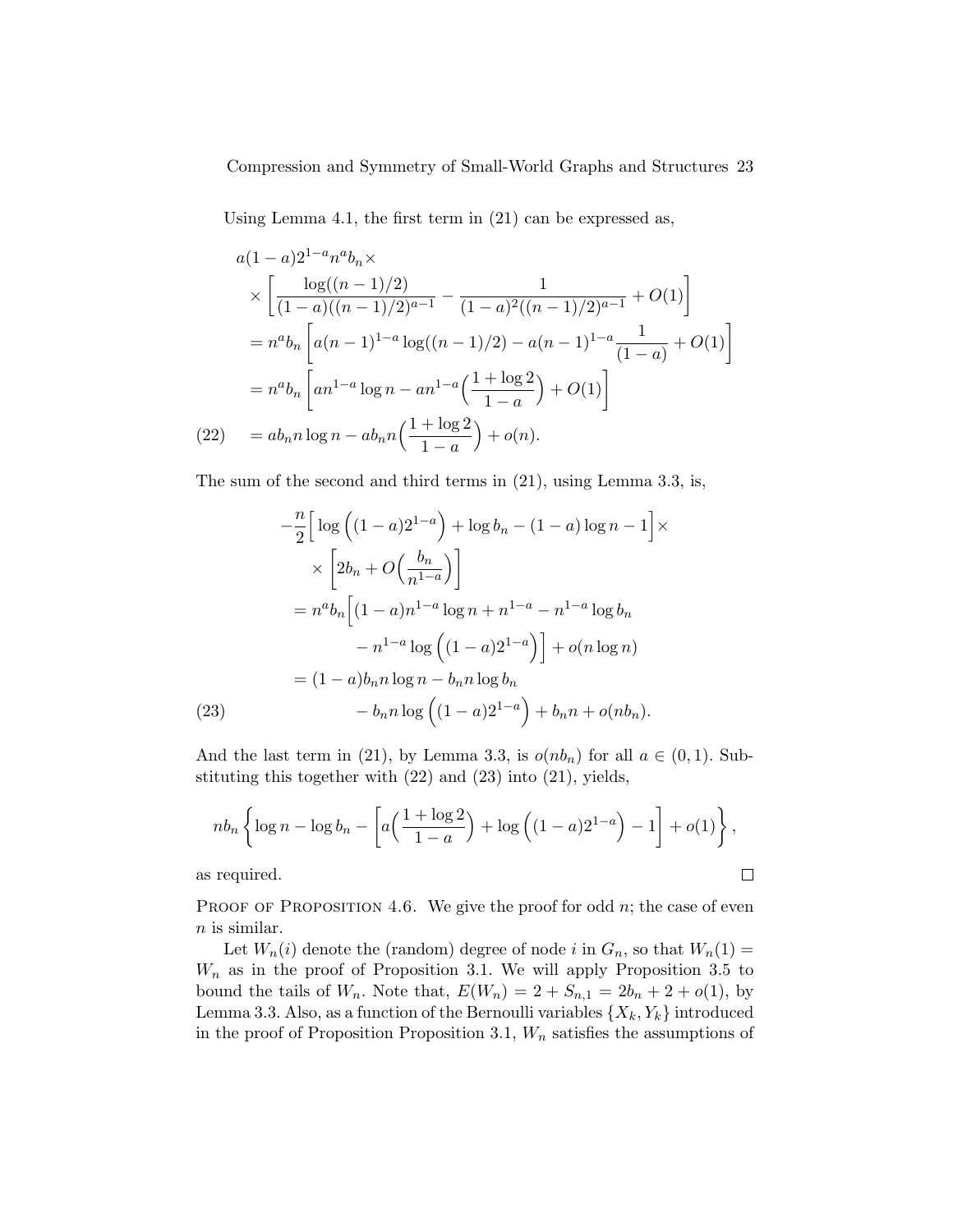Proposition 3.5 with  $c = 1$ . And in this case, in the notation of Lemma 3.3, the variance  $\sigma^2$  is,

$$
\sigma^{2} = 2 \sum_{k=2}^{(n-1)/2} p_{n}(k)(1 - p_{n}(k)) = S_{n,1} - S_{n,2} = b_{n}[2 + o(1)].
$$

Now consider  $N$  large enough such that, for all  $n\geq N,$ 

$$
2b_n \le E(W_n) \le 3b_n
$$
, and  $b_n \le \sigma^2 \le 3b_n$ .

Then by the union bound and symmetry, we have that, for any  $\lambda \in (0, 1/2)$ and  $n \geq N$ ,

$$
\Pr\left(\max_{1\leq i\leq n} W_n(i) > 2(\lambda+2)b_n\right) \leq n \Pr\left(W_n > 2(\lambda+2)b_n\right) \\
\leq n \Pr\left(W_n > E(W_n) + (2\lambda+1)b_n\right) \\
\leq n \Pr\left(|W_n - E(W_n)| > (2\lambda+1)b_n\right) \\
= n \Pr\left(|W_n - E(W_n)| > s\sigma\right),
$$

where we took  $s = (2\lambda + 1)b_n/\sigma$ . Since  $0 < s < 2\sigma$  for  $n \geq N$  by our assumptions, we can apply Proposition 3.5 with  $\lambda = 1/4$  to obtain that,

$$
\begin{aligned} \Pr\left(\max_{1 \le i \le n} W_n(i) > 9b_n/2\right) &\le 2n \exp(-s^2/4) \\ &= 2 \exp\left\{\log n - \frac{9b_n^2}{16\sigma^2}\right\} \\ &\le 2 \exp\left\{\log n - \frac{3b_n}{16}\right\}, \end{aligned}
$$

and since  $b_n/\log n \to \infty$  as  $n \to \infty$ , the result follows.

 $\Box$ 

# References

- [1] E. Abbe. Graph compression: The effect of clusters. In Proc. of the Fifty-Fourth Annual Allerton Conference, 2016.
- [2] D.J. Aldous and N. Ross. Entropy of some models of sparse random graphs with vertex-names. Probability in the Engineering and Informational Sciences, 28:145–168, April 2014.
- [3] N. Alon, J.-H. Kim, and J. Spencer. Nearly perfect matchings in regular simple hypergraphs. Israel Journal of Mathematics, 100(1):171–187, 1997.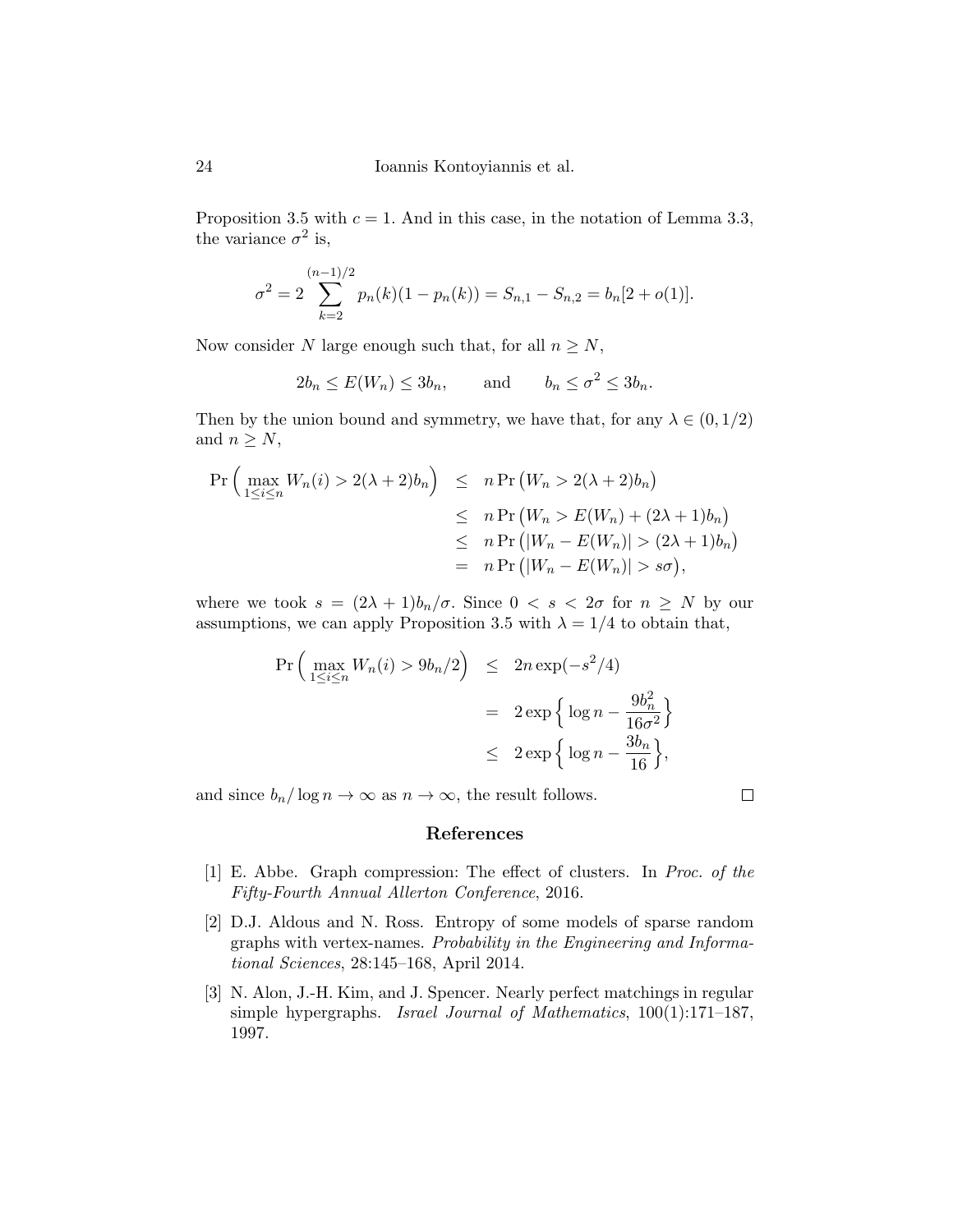- [4] N. Alon and J.H. Spencer. The probabilistic method. John Wiley & Sons, New York, 2004.
- [5] T.M. Apostol. Introduction to analytic number theory. Springer-Verlag, New York, 1976.
- [6] T.M. Apostol. An elementary view of Euler's summation formula. Amer. Math. Monthly, 106(5):409–418, May 1999.
- [7] A.R. Asadi, E. Abbe, and S. Verd´u. Compressing data on graphs with clusters. In 2017 IEEE International Symposium on Information Theory (ISIT), pages 1583–1587, June 2017.
- [8] A. L. Barabási and R. Albert. Emergence of scaling in random networks. Science, 286:509–512, 1999.
- [9] A.D. Barbour and P. Hall. On the rate of Poisson convergence. In Mathematical Proceedings of the Cambridge Philosophical Society, volume 95, pages 473–480, 1984.
- [10] S. Basu and L. R. Varshney. Universal and succinct source coding of deep neural networks. arXiv: 1804.02800, 2018.
- [11] M. Besta and T. Hoefler. Survey and taxonomy of lossless graph compression and space-efficient graph representations. arXiv: 1806.01799, 2018.
- [12] B. Bollobás. Random graphs. Cambridge Studies in Advanced Mathematics. Cambridge University Press, 2001.
- [13] F. Chierichetti, R. Kumar, S. Lattanzi, M. Mitzenmacher, A. Panconesi, and P. Raghavan. On compressing social networks. In Proceedings of the 15th ACM SIGKDD International Conference on Knowledge Discovery and Data Mining, KDD '09, pages 219–228, New York, NY, USA, 2009. ACM.
- [14] F. Chierichetti, R. Kumar, S. Lattanzi, A. Panconesi, and P. Raghavan. Models for the compressible web. *SIAM J. Comput.*,  $42(5):1777-1802$ , 2013.
- [15] Y. Choi and W. Szpankowski. Compression of graphical structures: Fundamental limits, algorithms, and experiments. IEEE Trans. Inform. Theory, 58(2):620–638, February 2012.
- [16] T.M. Cover and J.A. Thomas. Elements of information theory. Wiley-Interscience, 2006.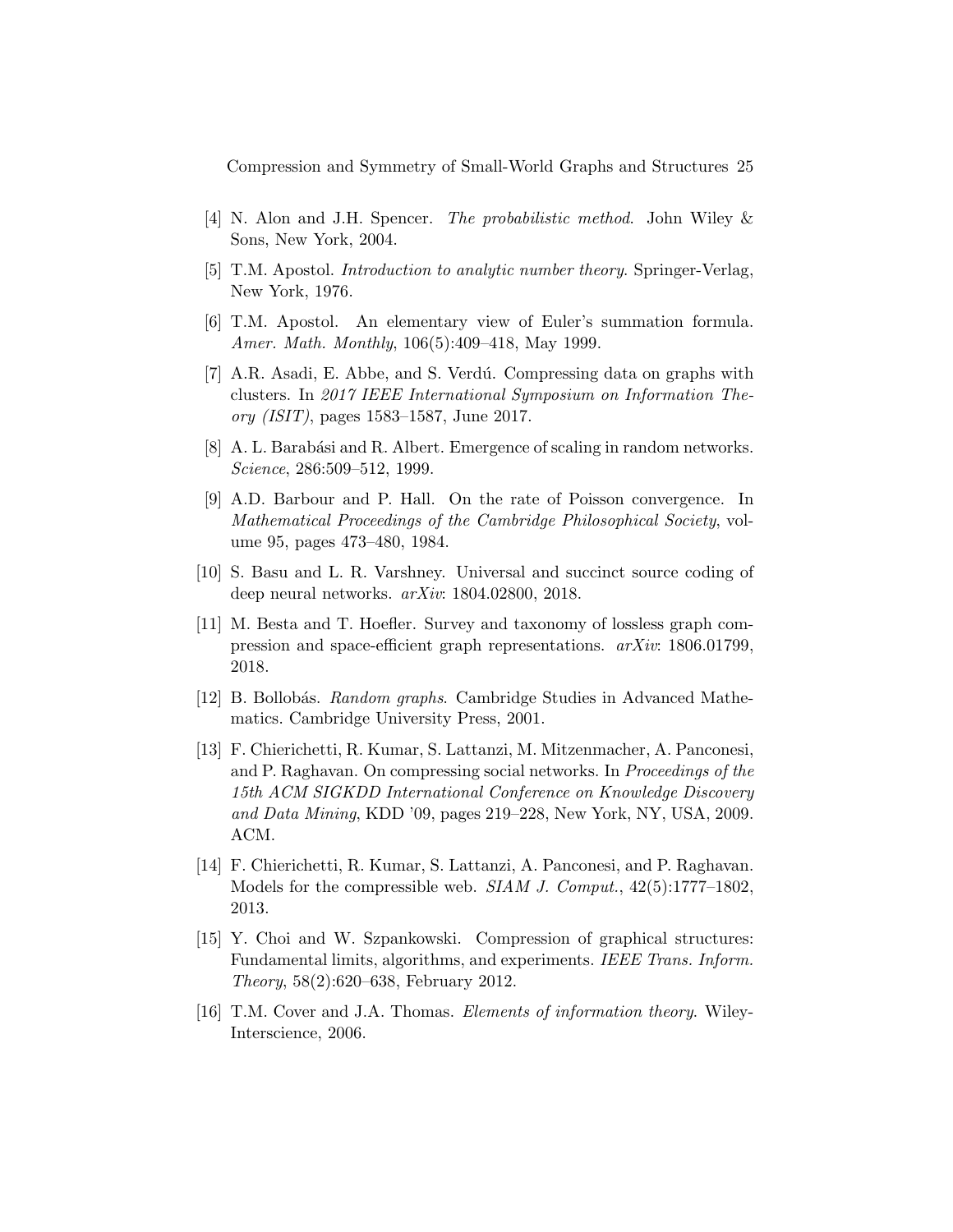- [17] P. Delgosha and V. Anantharam. Universal lossless compression of graphical data. In 2017 IEEE International Symposium on Information Theory (ISIT), pages 1578–1582, June 2017.
- [18] P. Delgosha and V. Anantharam. Universal lossless compression of graphical data. arXiv: 1909.09844, 2019.
- [19] D. Easley and J. Kleinberg. Networks, crowds, and markets: Reasoning about a highly connected world. Cambridge University Press, Cambridge, UK, 2010.
- [20] P. Erdős and A. Rényi. On random graphs. Publicationes Mathematicae Debrecen, 6:290–297, 1959.
- [21] Z. Golebiewski, A. Magner, and W. Szpankowski. Entropy and optimal compression of some general trees. ACM Transaction on Algorithms, 15, 2018.
- [22] J. C. Kieffer J. Zhang, E.-H. Yang. A universal grammar-based code for lossless compression of binary trees. IEEE Transactions on Information Theory, 60:1373–1386, 2014.
- [23] J. C. Kieffer, E. H. Yang, and W. Szpankowski. Structural complexity of random binary trees. In 2009 IEEE International Symposium on Information Theory, pages 635–639, June 2009.
- [24] J.H. Kim, B. Sudakov, and V.H. Vu. On the asymmetry of random regular graphs and random graphs. Random Structures  $\mathcal{B}$  Algorithms, 21(3-4):216–224, October 2002.
- [25] J.M. Kleinberg. Navigation in a small world. Nature, 406(6798):845– 845, 2000.
- [26] I. Kontoyiannis. Second-order noiseless source coding theorems. IEEE Trans. Inform. Theory, 43(4):1339–1341, July 1997.
- [27] I. Kontoyiannis and S. Verdú. Optimal lossless data compression: Nonasymptotics and asymptotics. IEEE Trans. Inform. Theory,  $60(2)$ :777– 795, February 2014.
- [28] T. Luczak, A. Magner, and W. Szpankowski. Asymmetry and structural information in preferential attachment graphs. Random Structures &Algorithms, 55(3):696–718, 2019.
- [29] T. Luczak, A. Magner, and W. Szpankowski. Compression of preferential attachment graphs. In IEEE International Symposium on Information Theory, 2019.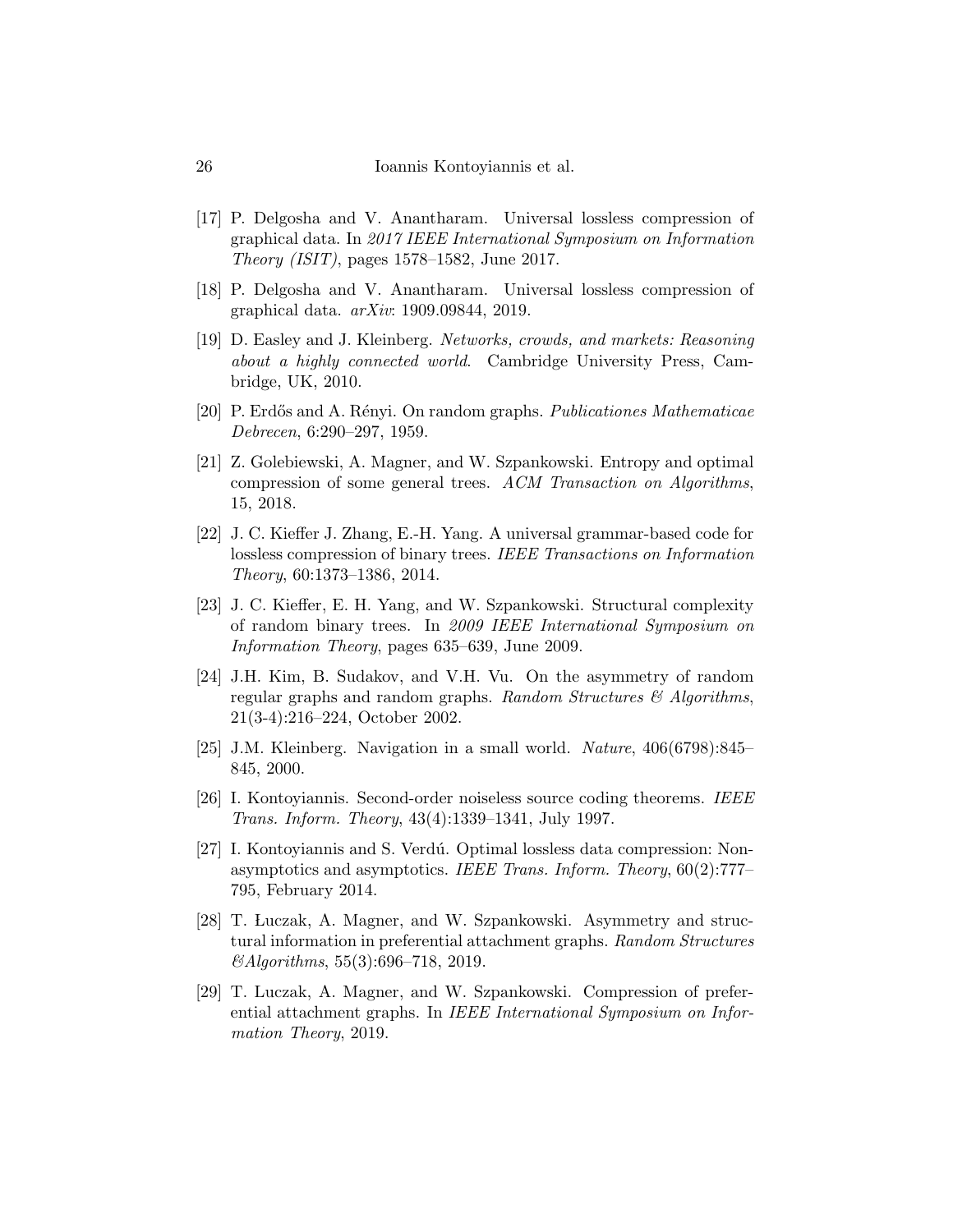- [30] A. Magner, J. Sreedharan, A. Grama, and W. Szpankowski. Inferring temporal information from a snapshot of a dynamic network. Nature Scientific Reports, 9:3057–3062, 2019.
- [31] A. Magner, K. Turowski, and W. Szpankowski. Lossless compression of binary trees with correlated vertex names. IEEE Trans. Inform. Theory, 64:6070–6080, 2018.
- [32] S. Maneth and F. Peternek. Grammar-based graph compression. Information Systems, 76, 2018.
- [33] M. Mohri, M. Riley, and A. T. Suresh. Automata and graph compression. In IEEE International Symposium on Information Theory, 2015.
- [34] M. Naor. Succinct representation of general unlabelled graphs. *Discrete* Applied Mathematics, 28:303–307, 1990.
- [35] M.E.J. Newman. Models of the small world. J. Stat. Phys., 101(3- 4):819–841, 2000.
- [36] M.E.J. Newman. Networks. Oxford university press, Oxford, UK, 2018.
- [37] M.E.J. Newman and D.J. Watts. Renormalization group analysis of the small-world network model. Physics Letters A, 263(4-6): 341-346, 1999.
- [38] L. Peshkin. Structure induction by lossless graph compression. In Data Compression Conference, 2007.
- [39] M. Sauerhoff. On the entropy of models for the web graph. In submission, 2016.
- [40] V. Strassen. Asymptotische Abschätzungen in Shannons Informationstheorie. In Trans. Third Prague Conf. Information Theory, Statist. Decision Functions, Random Processes (Liblice, 1962), pages 689–723. Publ. House Czech. Acad. Sci., Prague, 1964.
- [41] L. Tray and I. Kontoyiannis. The feature-first block model. arXiv: 2105.13762, 2021.
- [42] G. Turán. On the succinct representation of graphs. Discrete Applied Mathematics, 8:289–294, 1984.
- [43] R. van der Hofstad. Random graphs and complex networks, volume 1. Cambridge University Press, Cambridge, UK, 2016.
- [44] D.J. Watts and S.H. Strogatz. Collective dynamics of 'small-world' networks. Nature, 393(6684):440–442, 1998.